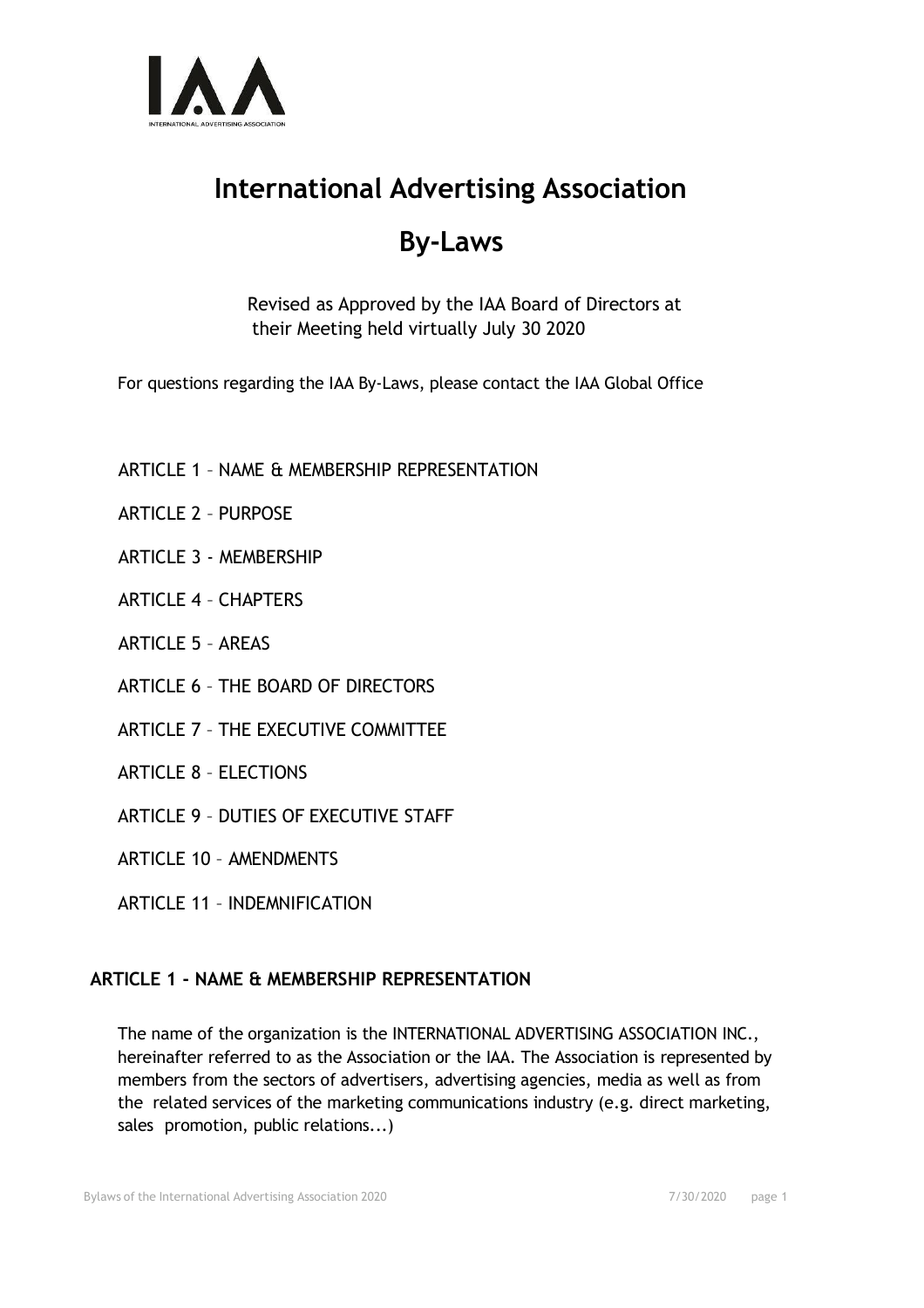

#### **ARTICLE 2 – PURPOSE**

- 1. The IAA is a non-profit-making Association of members of good character and business reputation, united in a common bond of communications in advertising and marketing as related to the changing needs of the consumer and of the consumer market economy around the world.
- 2. In addition to those expressed in its Certificate of Incorporation, the purpose of the Association shall be to carry out the priorities of its mission. These are:
	- 2.1. **Value of Advertising**. To promote the critical role and benefits ofadvertising as the vital force behind all healthy economies and the foundation of diverse, independent media in an open society.
	- 2.2. **Advocacy.** To protect and advance freedom of commercial speech and consumer choice.
	- 2.3. **Advertising Self-Regulation.** To encourage greater practice and acceptance of advertising self-regulation.
	- 2.4. **Professional Development.** To take the lead in state-of-the-art professional development through education and training for the marketing communications industry and to encourage the interest of young individuals in the business.
	- 2.5. **Industry Forum.** To provide a forum, as the global partnership of marketing communications professionals, to debate emerging marketing communications issues and their consequences in the fast changing world environment.

#### **ARTICLE 3 – MEMBERSHIP**

#### **Membership Categories**

- 1. There shall be the following categories of membership:
	- 1.1. **Individual Members.** Persons elected upon approval of membership application by a Chapter or by the Executive Committee for admission as a member to IAA. Membership is not transferable.
	- 1.2. **National Company Membership. A** Company can apply for membership and nominate persons to represent it upon approval of membership application by a Chapter or by the Executive Committee. Nomination is transferable to other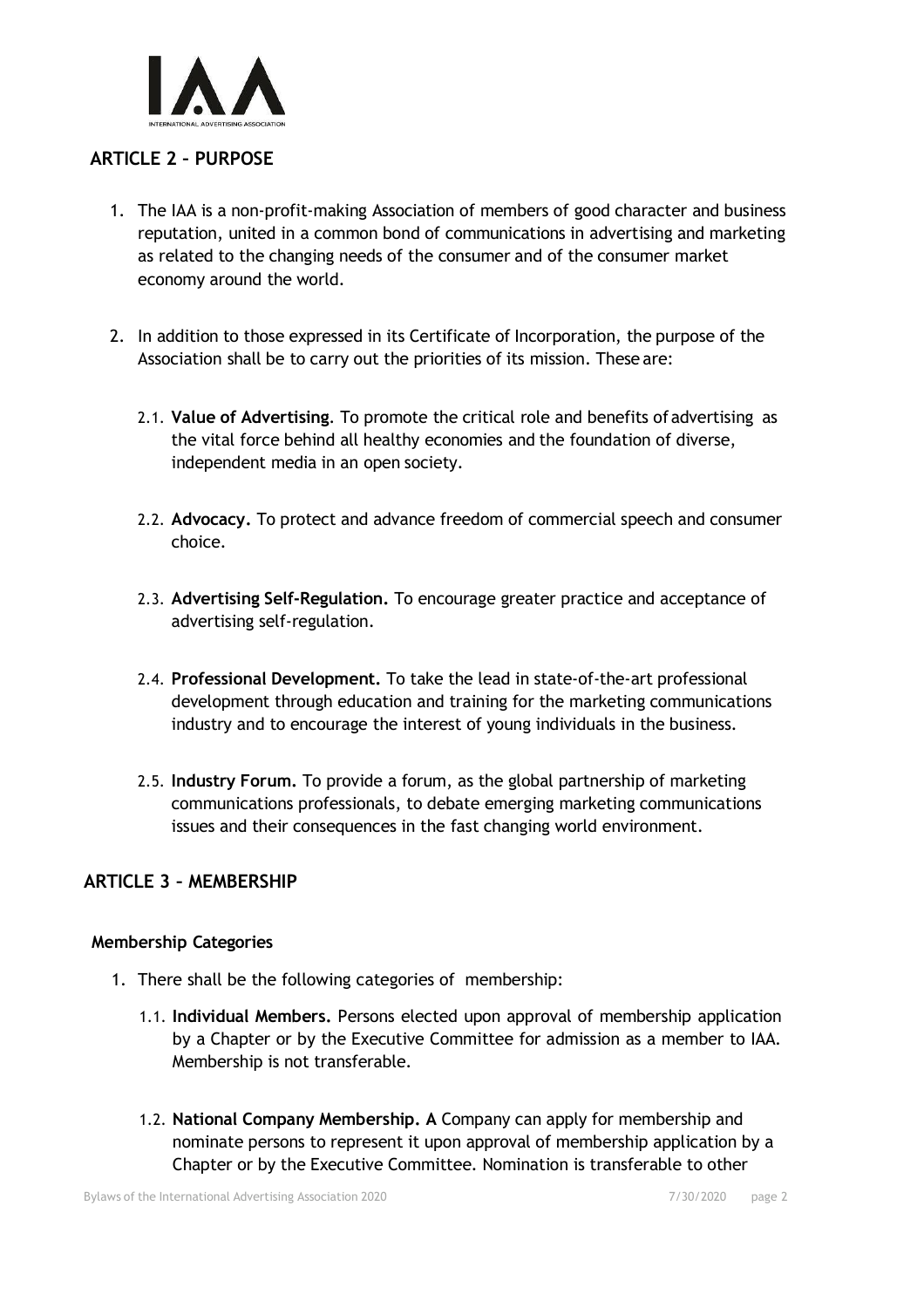

persons in the same Company upon approval by the Chapter.

1.3. **Global, Regional, National Corporate Members.** Businesses - that is companies, corporations, partnerships, proprietorships etc., which have an interest in the marketing communications industry, believe in the principles of IAA and wish to support its work.

There are four categories of Corporate Membership – **Global Compass Membership, Global Corporate Membership, Regional Corporate Membership** and **National Corporate Membership** each with appropriate membership benefits. The Global Compass Members will nominate two Executives to represent them and other categories of members will each designate one Executive to represent them as their Official Representative in IAA affairs. These Official Representatives shall have the rights and privileges of an Individual Member of the Association. The Board will determine the Membership fee for these categories of members from time to time.

1.4. **Global Organizational Members.** Organizations - that is associations, societies, foundations, government bureaus etc. - which have an interest in the marketing communications field and wish to associate themselves with the work of IAA. They will each designate an elected official or a staff executive as their Official Representative in IAA affairs. The Board will determine the Membership fee to IAA from time to time.

This Official Representative shall have the rights and privileges of an Individual Member of the association.

1.5. **Young Professionals.** Chapters are encouraged to organize a special class of Young Professional Membership. This shall be for young people, of good character and reputation, active in the field of marketing communications, but who may not be in a position to join as Individual Members. The Board will determine the Membership dues to IAA from time to time.

Any Individual Member may propose a Young Professional Member, should they so wish. While there is no minimum age for Individual Membership, Young Professional Members must be less than 35 years of age, but may be lower, to be determined by, and at the discretion of, the local Chapter. They will then be required to pay established dues for Young Professional Membership to the concerned Chapter.

Young Professional Members will be entitled to a discount on registration fees for IAA Congresses and Conferences as determined by the authorities for the meetings. Individual Chapters will determine fees to be paid by Young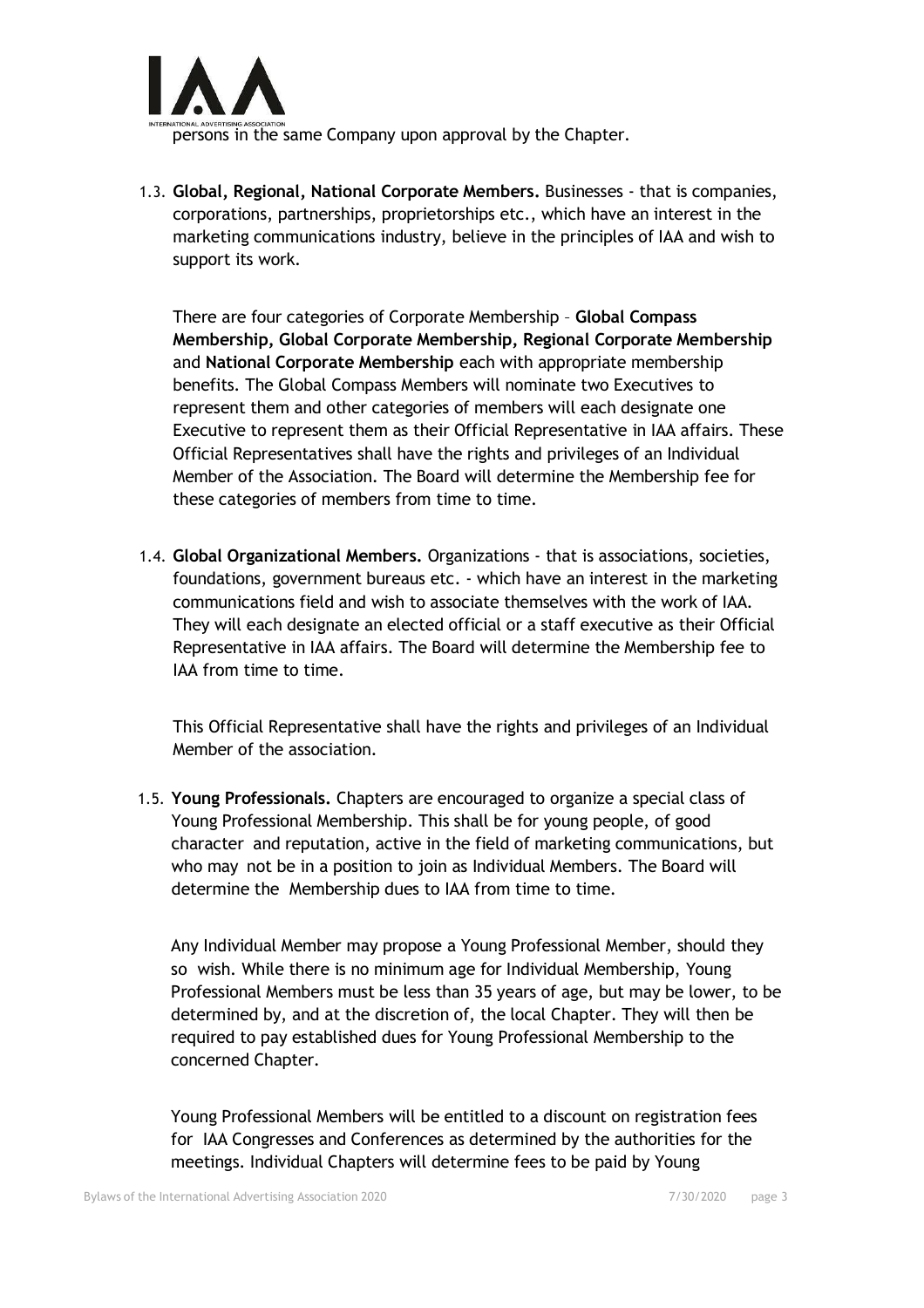

Professional members for attending Chapter meetings.

In order to become full Individual Members, Young Professional Members may be duly proposed, seconded and approved. They will then be required to pay established dues for Individual Membership. The membership application fee shall be waived for a Young Professional Member becoming Individual Members of the Association.

1.6. **Student Members.** Chapters are encouraged to organize a special class of Student Membership. This shall be for young people below the age of 25, enrolled in an academic program in a recognized tertiary institution.

Local dues, if any for Student Membership shall be determined by the Chapter and retained by them. No global dues will be collected for proven Student Members.

Student Members will be entitled to a discount on registration fees for IAA Congresses and Conferences as determined by the authorities for the meetings. Individual Chapters will determine fees to be paid by Student Members for attending Chapter meetings.

- 1.7. **Global Education Institution Members.** These are academic institutions, which have an interest in the field of marketing and communications and wish to associate themselves with the work of IAA. There will be two categories of membership available: **Global Compass Education Institution Mem**ber **and Global Education Institution Member.** The Global Compass Education Institution Members will nominate two Executives to represent them and Global Education Institution Members will designate one Executive to represent them, as their Official Representatives in IAA affairs. These Official Representatives shall have the rights and privileges of an Individual Member of the Association. The Board will determine the Membership fee to IAA for these categories of members from time to time.
- 1.8. **Academic Members.** Individuals affiliated with recognized educational/academic institutions as instructors in the field of advertising/marketing, elected upon approval of membership application by a Chapter or by the Executive Committee. Academic Membership is not transferable. These members shall have the rights and privileges of an Individual Member of the Association. Academic Members will be entitled to a discount on conference registration fees for IAA Congresses and Conferences as determined by the authorities for the meetings. Individual Chapters will determine fees to be paid for attending Chapter meetings.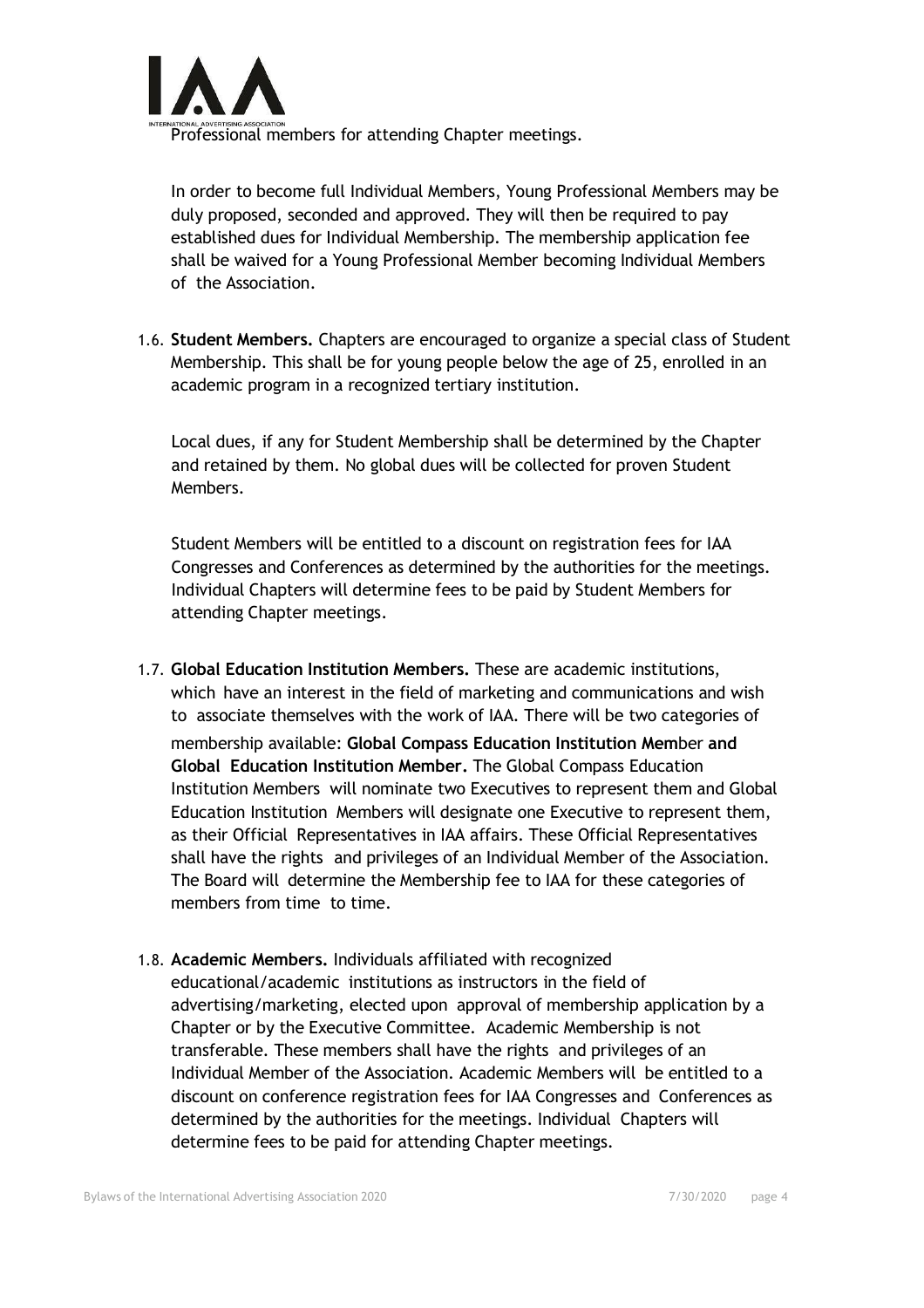

1.9. **Senior Members.** Members retiring from their active business careers, or who reach the age of 60, whichever is later, who have been members for a minimum of five years preceding their retirement or reaching the age of 60 and whose qualifications as Senior Members are approved by their Chapters or by the Board of Directors.

Senior Members will be entitled to a discount on conference registration fees for IAA Congresses and Conferences as determined by the authorities for the meetings. Individual Chapters will determine fees to be paid for attending Chapter meetings.

- 1.10. **Honorary Life Members.** Individuals nominated by the Awards Committee and approved by the Board of Directors. Honorary Life Members will be entitled to a discount on conference registration fees for IAA Congresses and Conferences as determined by the authorities for the meetings. Honorary Life Members are exempt from paying global membership dues. Individual Chapters will determine fees to be paid for attending Chapter meetings.
- 1.11. The dues to IAA from various categories of Members are provided in Annexure A, which will be applicable from the financial year 2019-20, which could be revised by the Board based on inputs received from members from time to time.

#### **Membership Procedures**

- 2. Applications for all categories of membership must be submitted as per the format required by the Association. Applications are required to be screened by the local Chapter and endorsed by two members in good standing, one of whom should be either an individual member or a corporate member, who thereby vouch for the eligibility of the applicant.
- 3. Applications from people living or working within the area of a Chapter shall be submitted for acceptance to the Chapter. Acceptance by the Chapter shall normally confer full rights of membership upon the applicant. However, the Executive Committee or Board of Directors may, at its discretion, deny membership to an applicant in special circumstances, stating reason.
- 4. Applications from people not living or working within the area of a Chapter shall submit their applications to the Global Office of the Association, which will promptly refer them to the Executive Committee for approval. The Executive Committee or the Board of Directors may, at its discretion, deny membership to any applicant, stating reason.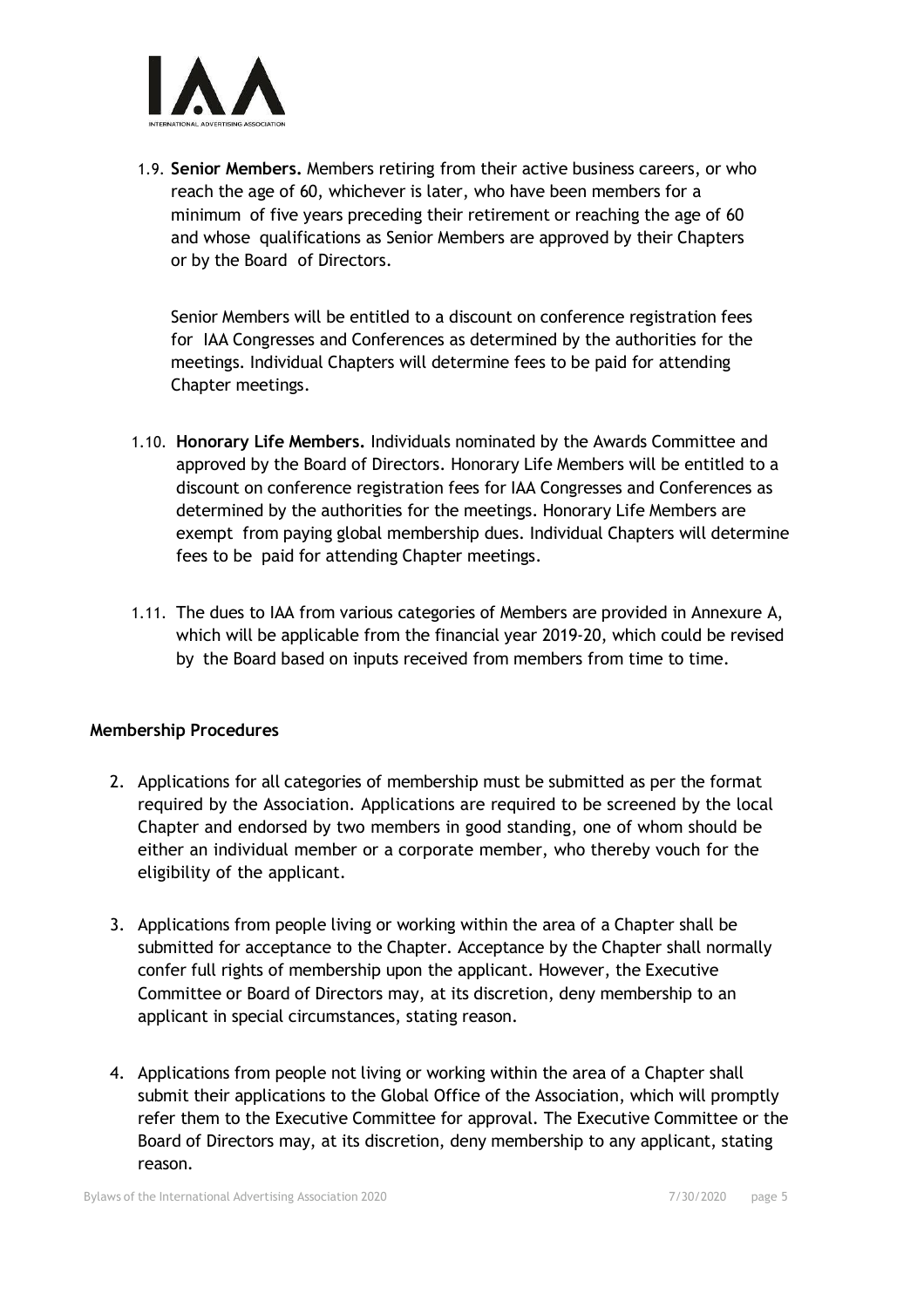

- 5. Credentials of Membership will be issued by the Global Office upon receipt from Chapters or from the Executive Committee of properly executed and approved application forms and remittances of parent Association initiation fees and dues.
- 6. Any applicant rejected by the Chapter or by the Executive Committee, may appeal to the Board of Directors.
- 7. Membership in the parent Association shall at all times be a pre-requisite for Chapter membership. Any member of the parent Association is automatically eligible to become a member of any Chapter.
- 8. Any parent Association member located within the area of a Chapter is required to become a member of that Chapter and pay local Chapter dues.
- 9. Subject to approval of the Chapters involved and to payment of each Chapter's dues, a parent Association member may belong to more than one Chapter.
- 10. A member may resign from the Association at any time. In the event a member's resignation is received at the Global Office of the Association more than four months after the beginning of its fiscal year, such member shall be charged for dues for the current fiscal year. The IAA's fiscal year is July 1 to June 30.
- 11. Resignation from the Parent Association shall automatically terminate Chapter membership. Resignations of Chapter members will be accepted at the Global Office only upon confirmation by the Chapter.
- 12. Members who fail to pay their dues after reasonable notice may be suspended or have their membership terminated.

#### **Membership Dues**

- 13. Parent Association membership dues for Individual, Corporate, Organizational, Young Professional, Education Institution, Academic and Senior Members shall be established by the Board of Directors and are applied to the IAA's fiscal year of July 1 to June 30.
- 14. Local dues for Individual, National Company, Organizational, Young Professional, Student, Academic and Senior Members shall be determined by the Chapter.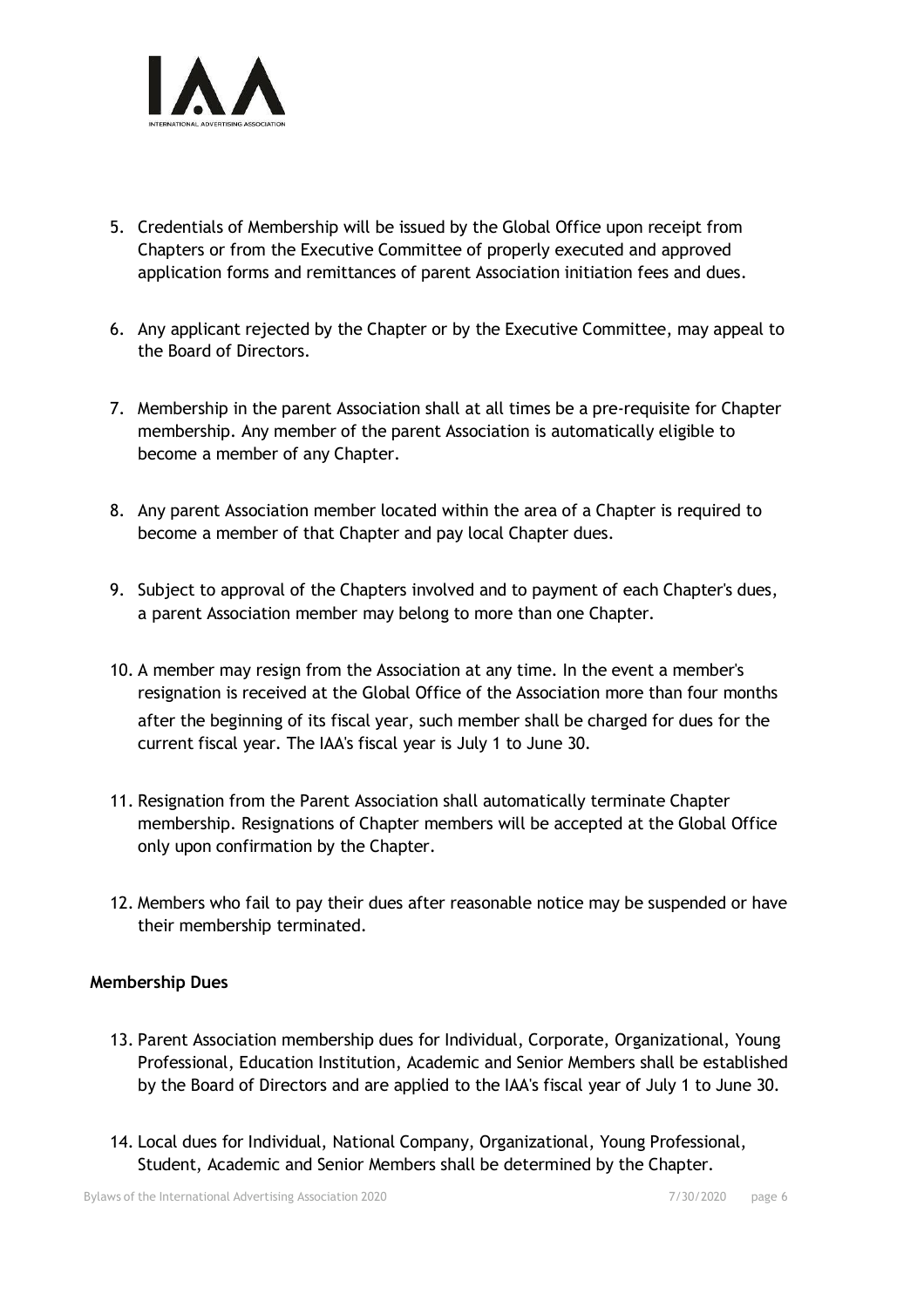

- 15. Chapters shall be responsible for collecting all dues and fees for the Association within their territories, and for prompt remittance to the Global Office of the prescribed amounts as determined from time to time by the Board of Directors.
- 16. Membership lists and dues must be received by the Global Office no later than the last day of December, in order for that Chapter to qualify for any and all membership benefits, Board participation, and all voting rights and listing in that year's Annual Directory and database.
- 17. The Global Office pays to the appropriate Chapter the local dues of each Global and Regional Corporate Member representative.
- 18. Chapters shall also be responsible for remitting to their Area Secretariats, where applicable, prescribed amounts as determined by their Area Secretariats and authorized by the Board of Directors.
- 19. Chapters which would prefer to have billing and collecting handled by the parent Association may, with approval of the Executive Committee, delegate this responsibility to the Global Office.
- 20. Chapters may levy additional dues or assessments in accordance with their own statutes.
- 21. Members not belonging to a Chapter shall be invoiced directly by the Global Office for parent Association dues. The Global Office must receive individual dues by the last day of December in order for individual members to qualify for any and all membership benefits, all voting rights, and listing in that year's Annual Membership Directory and database.
- 22. Chapters and Area Secretariats, where applicable, shall maintain accurate records of dues collected and shall maintain a yearly audit in accordance with the Chapter's local laws. However, the Chairman and World President and/or the Treasurer and/or the Vice President/Area Director may call for an audit as per the Association's/Area's audit requirements and the Chapter will bear the cost of such Audit.
- 23. Funds due to the Global Office shall not be used or withheld to meet Chapter or Area expenses unless as specified under ARTICLE 5 – AREAS, Clause 4.
- 24. Chapters and Area Secretariats shall maintain a yearly audit and send one copy to the Global Office.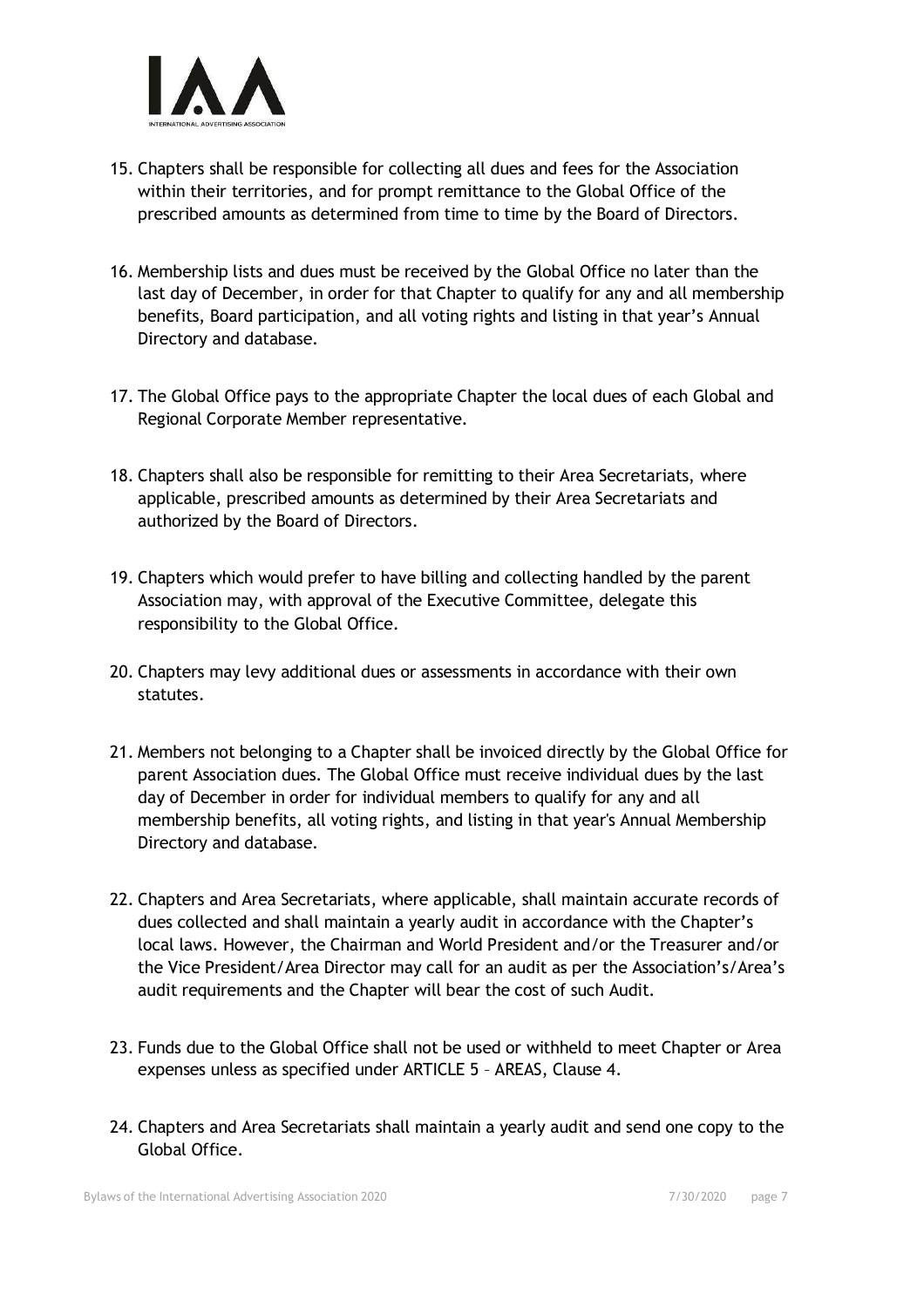

# **ARTICLE 4 – CHAPTERS**

- 1. Wherever feasible, IAA members shall be encouraged to group themselves into Chapters. A Chapter can be based on a city, a territory embracing more than onecity, or a country.
- 2. The Chapter is the basic unit from which most of the Association's activities should spring. Chapters shall initiate and carry out their own programs, advancing the mission of the Association.
- 3. Five members may petition the Board of Directors for authority to organize a Chapter. Following receipt of a petition form carrying the requisite signatures and receipt of payment of the equivalent dues, the Chapter shall be recognized and inaugurated by a Charter issued by the Board of Directors.
- 4. Chapters will be categorized as A, B, C, D, E based on the number of Individual, Academic, Company nominee Members and National Corporate Members with voting rights as determined by the Board:
	- Category A: 150+, 4 votes
	- Category B: 76 to 150, 3 votes
	- Category C: 31 to 75, 2 votes
	- Category D: 15 to 30, 1 vote
	- Category E: "Start up", 5 to 14, no voting rights
- 5. The number of members for above determination will be based on Individual Members, Individual Academic Members (Article 1.8), and the cumulative number of nominees to the Chapter for National Company Members (Article 1.2) as well as National Corporate Members (Article 1.3).
- 6. The Parent organization will be paid annual dues or such amounts as determined by the Board from time to time for each of the membership categories.
- 7. The Statutes of Chapters shall be in harmony with those of the Association and shall be approved by the Board of Directors.
- 8. Election by Chapters of their Presidents and other officers shall, where practicable, be completed in January in even numbered years, which are the same years in which the Association's full elections are held.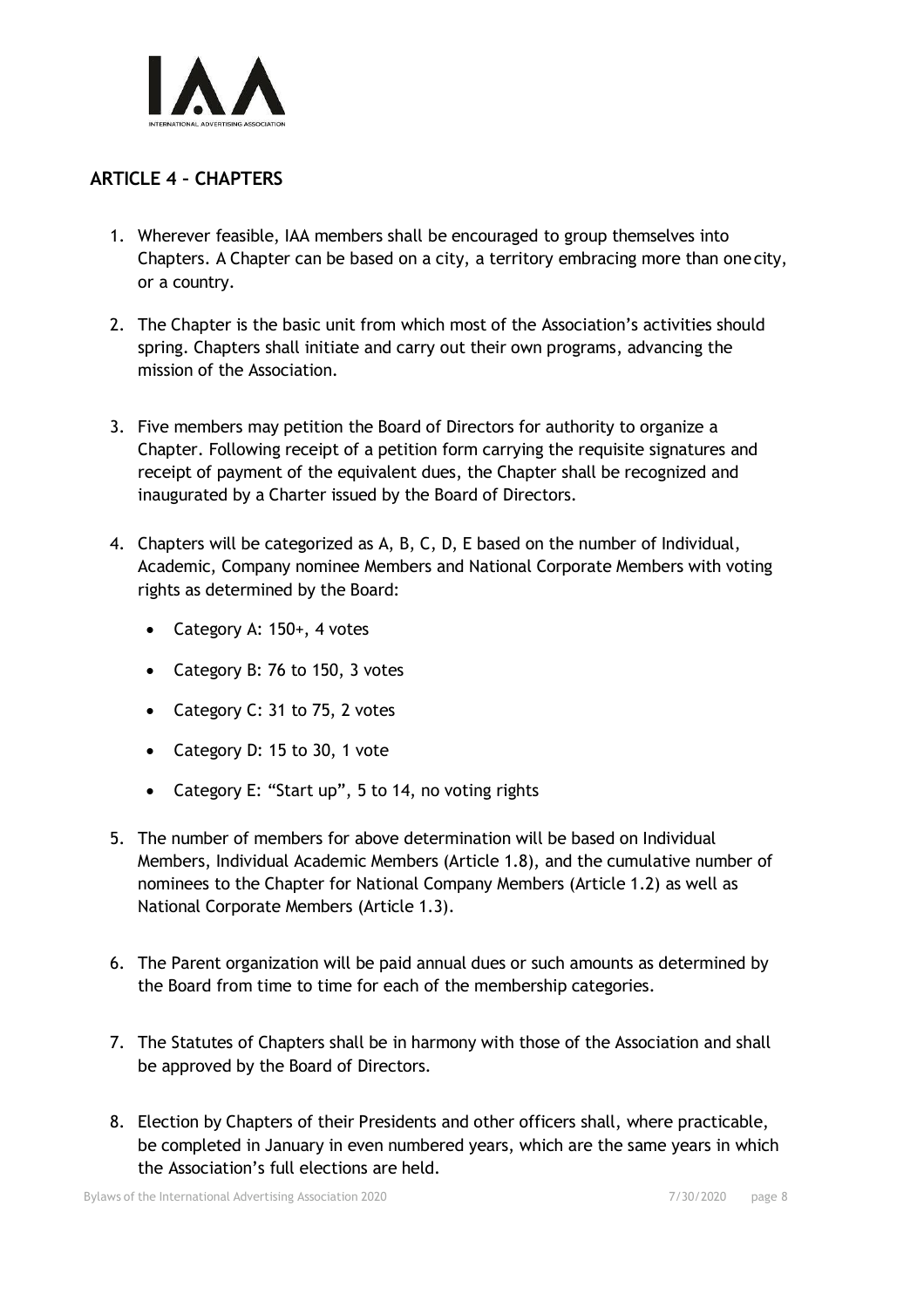

- 9. Chapter Presidents shall be elected or appointed for a two-year term and may serve one further consecutive term. Further extension must have Executive Committee approval.
- 10. The Board of Directors shall have the right to suspend or revoke the Charter of a Chapter if its membership falls below five, or if its activity is not considered sufficient to justify use of the Association's name, or is in conflict with the purposes and policies of the Association, or if it fails significantly to meet agreed upon administrative and financial responsibilities to the parent Association.
- 11. Chapters are encouraged to form and foster Chapters of their Young Professional and Student Members.

# **ARTICLE 5 – AREAS**

- 1. The Board of Directors determines the number and boundaries of the Areas. These are Asia/Pacific, Europe, Latin America, Middle-East, Africa, US/Canada. With Board approval, any area will be allowed to split.
- 2. Each area shall be under the jurisdiction of a Vice President/Area Director, who shall be chosen within that specific Area for a two-year term.
- 3. The Vice President/Area Directors shall be responsible for encouraging and supervising all IAA activities within their territories. They will also be expected to establish whatever committee structures or further sub-regional breakdowns of their areas that may be necessary in order to achieve effective volunteer management subject to Board approval.
- 4. Areas may form and finance their own Secretariats, providing approval is obtained from the Board of Directors. Funds for financing such a Secretariat shall be sourced on a local basis, unless the Executive Committee deems it necessary for the Association to financially support the area for a specific period of time towards the welfare of the Association. In such cases, the Executive Committee will decide on the quantum and term of such funding which will be presented with the annual budget to the Board of Directors for approval.

# **ARTICLE 6 – THE BOARD OF DIRECTORS**

1. Chapter representatives as Board Members are principally responsible for running the Association. As Board Members they will act in the best interest of the Association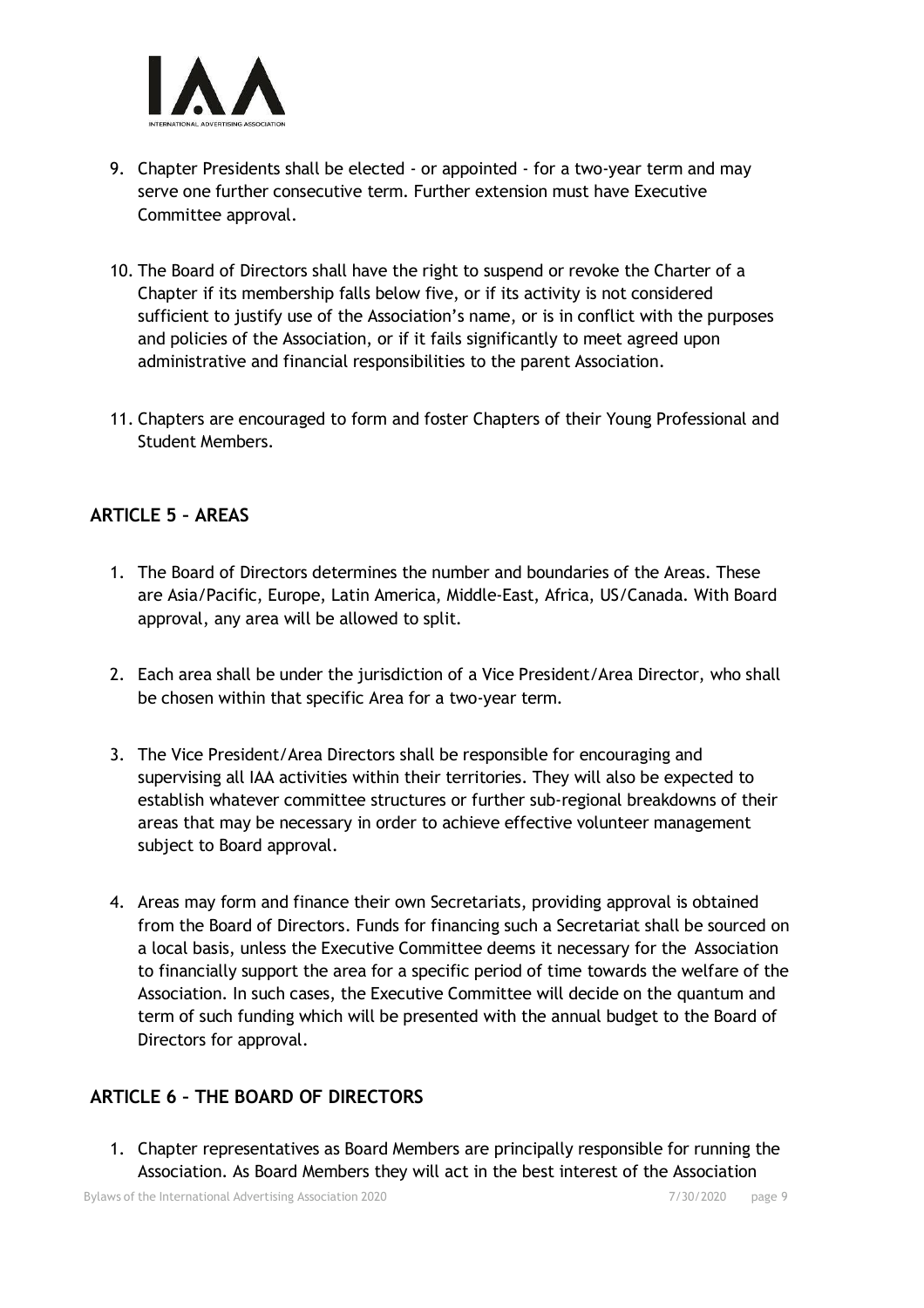

and will together build the Association as a strong global body to further the objectives of the Association.

- 2. The management of the Association shall be vested in a Board of Directors constituted in accordance with the procedure described in Article 8. The total strength of the Board will be determined by its composition as follows:
	- Chapter representatives nominated by each Chapter with 15 or more members (excluding Young Professional Members and Student Members) in good standing, based on the size of the Chapters as indicated in Article 4.
	- The A Category Chapter could nominate up to 4 Board Members to account for their 4 voting rights; and similarly B Category Chapter, 3 Board Members; C Category Chapter, 2 Board Members; D Category Chapter, 1 Board Member; E Category Chapter, no Board nomination. In case the number of nominees is less than the prescribed maximum, the number of votes from the Chapter will be counted as per their eligibility irrespective of the nominees provided.
	- Each Global Compass Member will be eligible for two Board positions, while one Board position will be available for every Global Corporate Member. The VP Corporate Members in consultation and agreement with the Chairman and World President will appoint up to two Regional Corporate Members and one National Corporate Member on the Board from the Members available in these categories.
	- Each Global Compass Education Institution Member will be eligible for one Board position; while for every five Global Education Institution Members or part thereof one Board position will be available, and the Chairman and World President will select and appoint the Board member(s) based on what he/she considers is in the best interests of IAA.
	- 4 Officers Chairman and World President, Senior Vice President, Secretary and Treasurer, elected by the outgoing Board.
	- Vice President/Corporate Members elected by all Corporate Members.
	- Vice President/Area Directors elected by the Chapters of their areas.
	- Vice Presidents for specified portfolios nominated by the incoming Chairman and World President, in consultation with the Executive Committee, and confirmed by the incoming Board.
	- 2 Directors-at-Large selected by the incoming Board.
	- 2 Ex-Officio Members the Immediate Past Chairman and World President, and the Managing Director (the Managing Director will be a non-voting Director).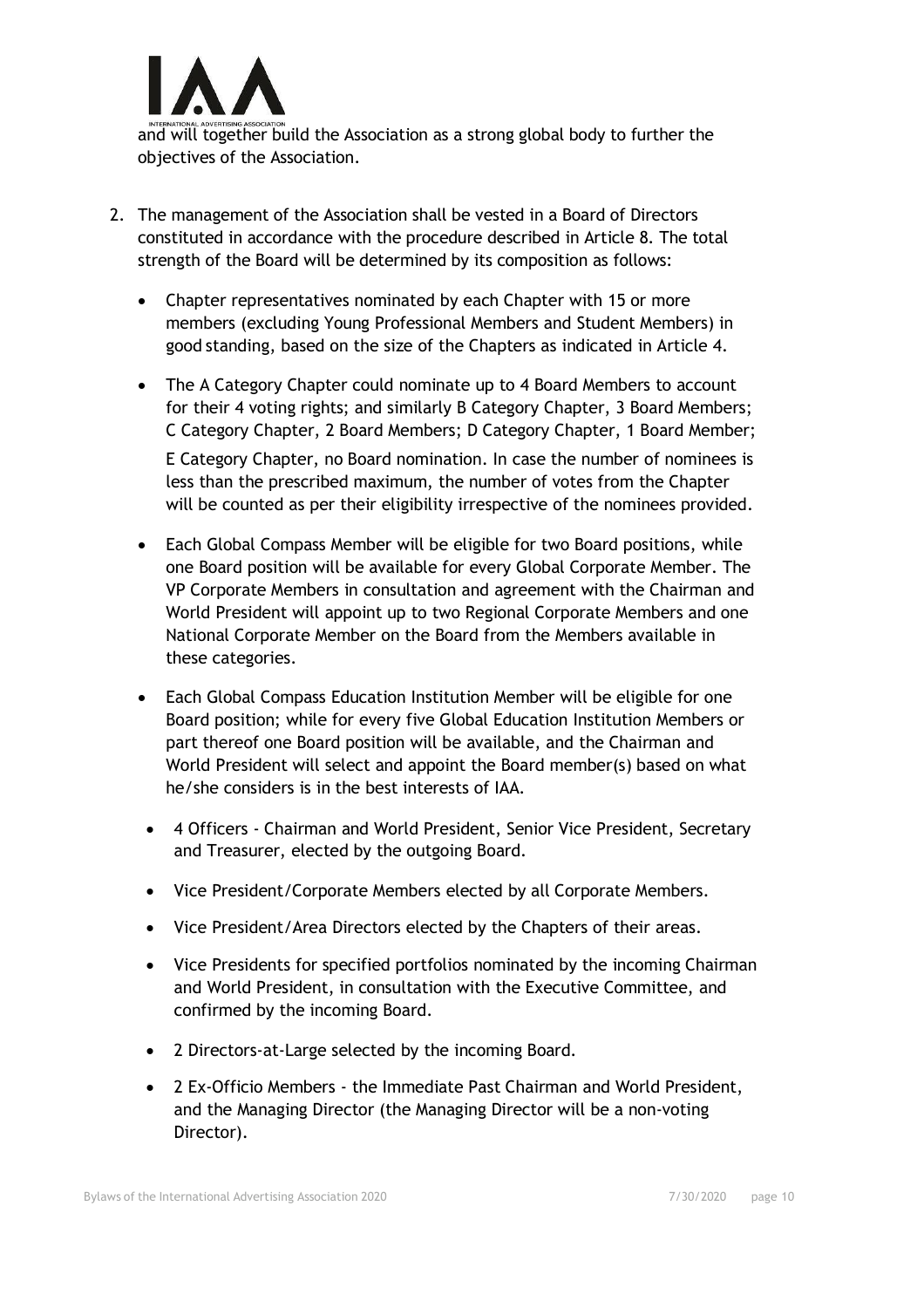

- Young Professionals will be represented by region in the elected capacity of Area Directors.
	- o These elected Young Professional Regional Area Directors will hold non- voting seats on the Board of Directors.
	- $\circ$  One Voting right and privilege will be held by the Vice President Young Professionals appointed by internal election between the Young Professionals Area Directors and approved by the Chairman and World President.

The process for election or nomination of Directors shall be governed by the rules set out in Article 8 – Elections.

- 3. Whenever a Chapter has 15+ Members in good standing, it is entitled to have representative Board Member/s based on the size of the Chapters, as indicated in Article 4, to attend the next scheduled meeting. Whenever a Chapter's number of Members in good standing falls below 15 and/or its category level, it should be allowed to retain its Board seat/s for the rest of the fiscal year.
- 4. Sixteen weeks (16) prior to the Elections, each Chapter designates its Board Representative/s and informs the Global Office by letter, with copies to the Chairman and World President, the Chapter's Area Director and the Managing Director. These Representatives can be the Chapter President or any other member designated by the Chapter and automatically becomes the Chapter's Board Member. Alternates may attend Board meetings, except for Election Meetings, where a proxy must be sent to a person physically attending the meeting.
- 5. A Chapter may at any time designate a new appointee as its Board Representative. The Chapter must inform by letter the Global Office, with copies to the Chairman and World President, Senior Vice President, Secretary, Treasurer and the relevant Vice President/Area Director.
- 6. Directors-at-Large need not be chosen until the first full Board meeting of the new term. They should be selected by the Chairman and World President and confirmed by the incoming Board.
- 7. The Board shall elect three officers, Senior Vice President, Secretary and Treasurer in accordance with the procedure described in Article 8.
- 8. The Board of Directors shall prescribe such rules affecting the affairs and conduct of the Association and its subordinate units as may, in its judgment, from time to time become necessary.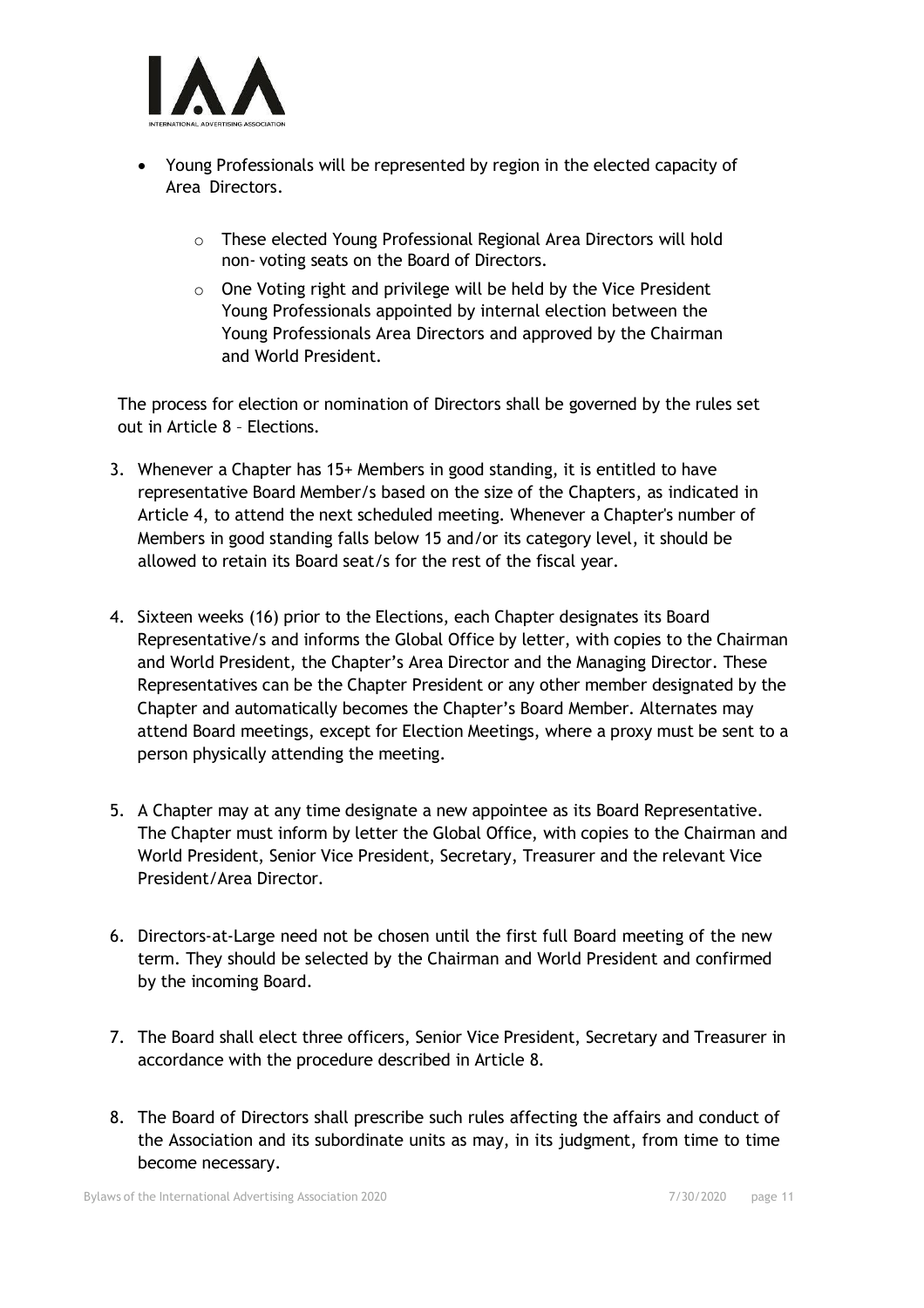

- 9. The Board of Directors will be elected for a period of two years. The Board of Directors shall have the power to appoint such Committees and prescribe their responsibilities. The Members of such committees will serve without compensation. Standing Committee appointments shall be for two-year terms in even numbered years. The Chairman and World President, the Senior Vice President and Managing Director shall be ex-officio Members of all Committees, except the Elections Committee.
- 10. The Executive Committee shall appoint a Managing Director, and such appointment shall require the ratification of the Board of Directors.
- 11. Health of Chapters will have to be constantly monitored by the Board and in this regard, the Global office or the Treasurer would seek data from time to time on various parameters and the Chapters are expected to share such information. Further the Chapters would need to follow "The Chapter Health Criteria" prescribed by the Treasurer or the Global Office from time to time so as to ensure that some corrective steps are taken should the Chapter's financial health appear to deteriorate.
- 12. The failure to comply with the requirements will result in the Executive Committee suspending the rights and privileges to use the IAA Name/Trademark until the local Chapter provides evidence to the association of its ability to mend its ways and the IAA Global dues are paid. This will have to be done in a time bound manner as determined by the Executive Committee, which in normal circumstances will not exceed four months and could include appointment of a new Chapter President and team of office bearers, and also payment of the requisite dues as determined by the Executive Committee. If no concrete action is evident, the Executive Committee has full authority to permanently withdraw the failing Chapter's IAA license to use its trade name and mark and formally order closure of the said Chapter. However, at a future date another Chapter in the same country or city could be opened by IAA as determined by the Executive Committee without any reference or consultation with the earlier people involved in the erstwhile Chapter.
- 13. The Board of Directors shall serve as a Court of Appeals to decide all questions affecting the Association and its activities, and its decisions shall be final.
- 14. The Board of Directors shall have the accounts of the Treasurer audited at least once every year by an independent authority.
- 15. The Board of Directors shall have the power to suspend or expel from the membership of the Association any elected Officer, Vice President, Executive Committee Member or Director who is incapacitated or unable to perform his/her duties, or whose conduct as an Officer or Director may be deemed prejudicial to the welfare of the Association.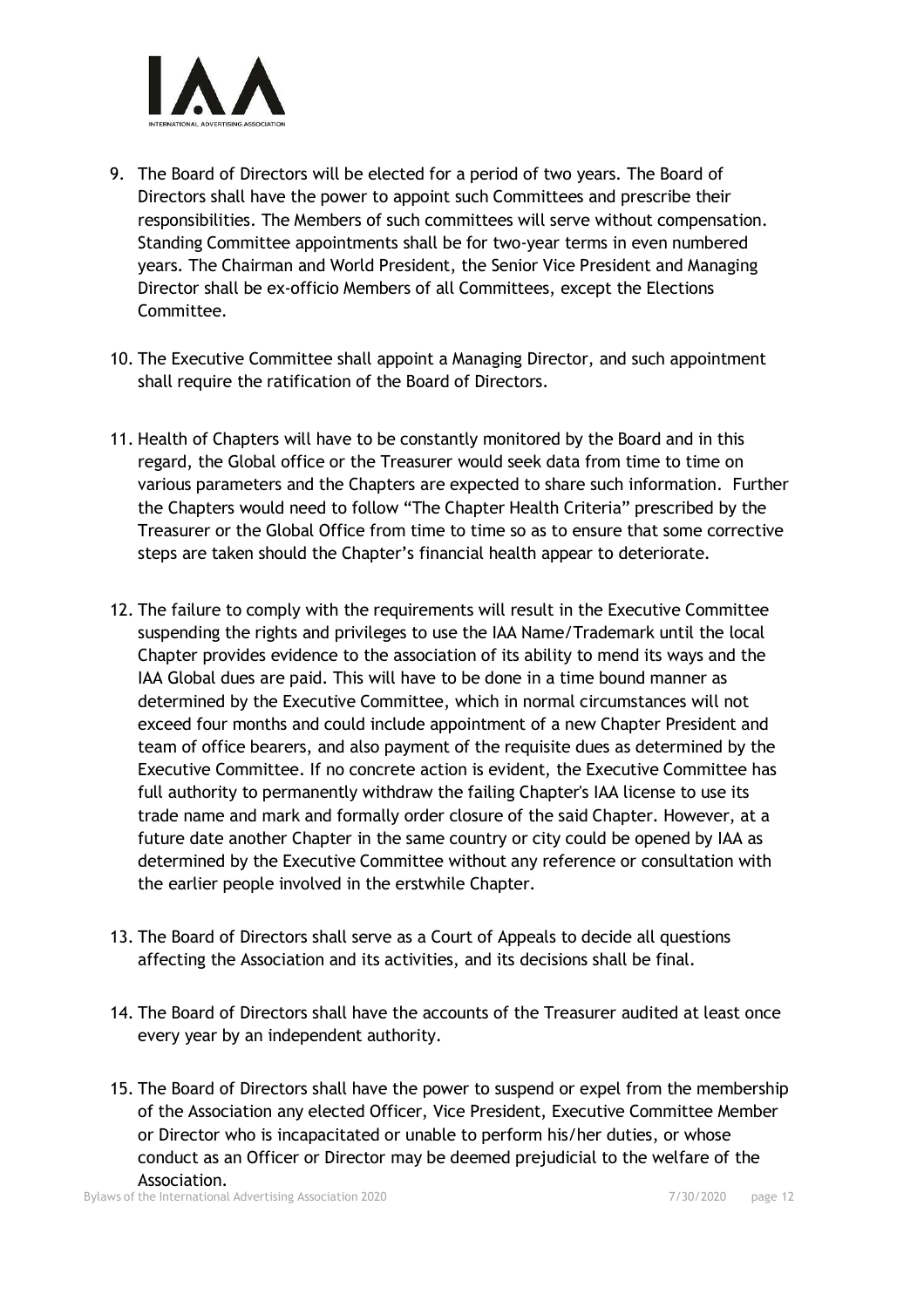

- 16. The Chairman and World President of the Association shall preside at all meetings of the Board of Directors and Executive Committee. In the absence of the Chairman and World President of the Association the Senior Vice President will preside.
- 17. The Senior Vice President shall assume the office and title of Chairman and World President-elect only 90 days before the Business Meetings held at the end of his/her term. The Senior Vice President shall assume the office and title of Chairman and World President at the inaugural Board meeting of his/her term.
- 18. In the event of the incapacitation or death of the Chairman and World President, the Senior Vice President shall assume the office of the Chairman and World President for the remainder of the unexpired term and shall remain in office through the following term.
- 19. In the event of the incapacitation, expulsion, suspension or death of any of the elected positions, the Board of Directors shall set up a process for an alternative who shall serve in that position for the remainder of the unexpired term; and who, in the case of the Senior Vice President, will assume the office of the Chairman and World President on the subsequent Board.
- 20. The Board of Directors shall hold an Annual meeting; and specifically an organizing meeting shall be held as soon as feasible following the election and appointment of Directors. Additional regular meetings may be scheduled by the Chairman and World President at the suggestion of the Managing Director or the Executive Committee. In circumstances, when physical meetings are not possible or not warranted, Board meetings can be held in virtual e-platforms or through video conferencing, provided that the meetings are convened with regular notice and agenda of such meetings are circulated in advance. All Board meetings will be convened with three weeks-notice along with agenda items to be discussed.
- 21. Special meetings shall be called by the Chairman and World President upon written request of 25% of the Members of the Board of Directors, or at the discretion of the Executive Committee.
- 22. One third of the Board of Directors, present in person or virtually, constitutes a quorum for a Board meeting. Directors may not be represented by alternates or proxies, except for elections of Officers and Directors at Large and amendments to the By-Laws and Certificate of Incorporation of IAA, when proxies are permitted.
- 23. In the event that fewer than one half of the total number of Directors are present during consideration of a possible reversal of a substantive decision made at a previous Board meeting, or a radical change of policy, or the replacement of an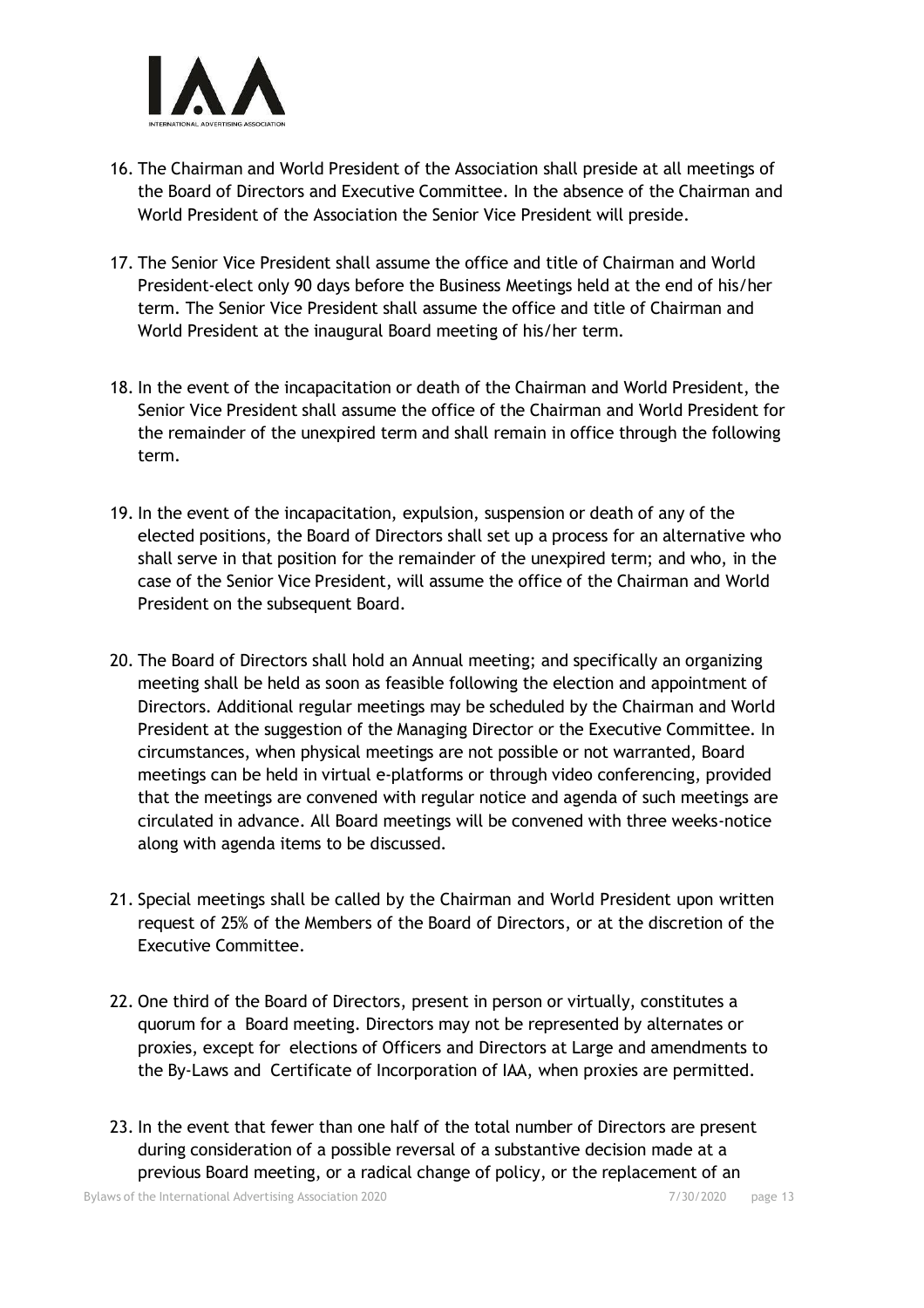

elected position, the views of absent Directors shall be sought in writing, either prior to, or after, the Board meeting, and taken into account in final determination of the issue. A minimum of 21 days shall be allowed for expression of the views of absentee **Directors** 

The proposal shall be considered as accepted when at least one half of the Board has thus approved it.

# **ARTICLE 7 – THE EXECUTIVE COMMITTEE**

- 1. While the Board is the top decision making body, the planning and implementation of various initiatives of the Association rest with the Officers of the Association, who constitute the full voting Members of the Executive Committee. These are:
	- Chairman and World President
	- Senior Vice President
	- Secretary
	- Treasurer
	- Vice President Corporate Members
	- Vice President/Area Director Asia-Pacific
	- Vice President/Area Director Europe
	- Vice President/Area Director Latin America
	- Vice President/Area Director Middle East
	- Vice President/Area Director Africa
	- Vice President/Area Director USA/Canada
	- Immediate Past World President
	- Managing Director (non-voting)
- 2. Members of the Executive Committee shall have the duties, responsibilities and privileges customary to their titles. Each member of the Executive Committee will report to the Chairman and World President, and in his/her absence to the Senior Vice President. They will be accountable to the Board of Directors. The Chairman and World President, in consultation with the Senior Vice President, will determine their tasks and responsibilities, and will set the goals to be achieved by them during their term.
- 3. The Executive Committee will have the support and advice of Past World Presidents of the Association, who have contributed immensely to the growth and well-being of the Association and they represent the reservoir of past experience and knowledge of the Association. This Past World Presidents Committee will be called Presidents'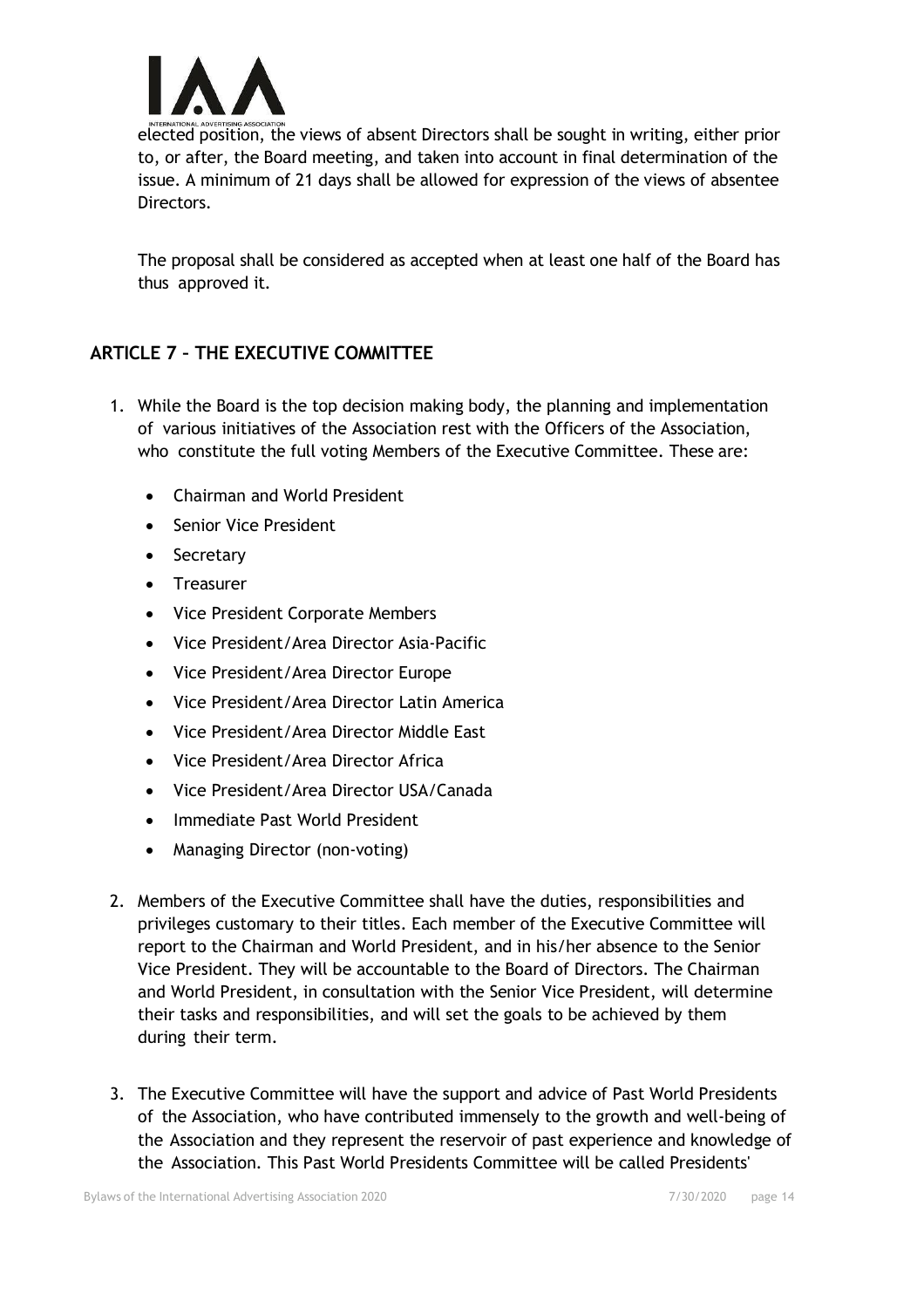

Council of the Association. Past World Presidents who have not demonstrated their continued involvement in IAA by continuing to be members of IAA, will not qualify to be part of the Presidents' Council. The Presidents' Council will be headed by the Immediate Past World President and will act as its Chairman. The Chairman of IAA Presidents' Council will convene such meetings as needed to advise the Executive Committee from time to time. The Chairman and World President, Senior Vice President, Secretary and Treasurer are also Members of this Presidents' Council. All Members are expected to meet their travel and other expenses to take part in such meetings. The Presidents' Council Members are invitees to all Executive Committee and Board Meetings but without voting rights, unless otherwise they are eligible to vote.

- 4. The Chairman and World President, in consultation with the Executive Committee, may at their discretion, invite other Vice Presidents and Directors to attend Executive Committee meetings, but without the right to vote on the Executive Committee. Such Vice Presidents, if not already Board Members, will however become full voting Members of the Board.
- 5. Vice Presidents shall have the duties, responsibilities and privileges customary to their titles. They will report to the Chairman and World President, and in his/her absence to the Senior Vice President; and will be accountable to the Board of Directors. If any Vice President so appointed is not performing well the tasks assigned, the Chairman and World President in consultation with the Executive Committee can annul this appointment and appoint someone in this place if so needed, which could be ratified at the next Board meeting. On such annulment by the Executive Committee, the concerned Vice President will lose his/her right to vote at the Board meeting, if he/she otherwise is ineligible.
- 6. Executive Committee meeting must be held physically as much as possible. When circumstances dictate these meetings can be held over virtual electronic platforms or video conferencing. 50% of the total number of full voting Members of the Executive Committee constitutes a quorum either physically or through virtual platforms. In the event, a voting member of the Executive Committee is unable to attend a meeting where a vote will take place, that member of the Executive Committee may in writing authorize that his/her vote be cast by his/her appointed proxy, who is another member in the Executive Committee, on that issue.
- 7. The Executive Committee shall have the authority to act on behalf of the Association when the Board of Directors is not in session, subject, however, to the ratification of its actions by the Board of Directors at its next Regular or Special meeting.
- Bylaws of the International Advertising Association 2020 **7/30/2020** page 15 8. The Executive Committee shall not have the power to reverse or alter a decision of the Board of Directors taken within the current fiscal year nor to suspend any Officer or Director, without submitting the issue to the Board: nor shall the Executive Committee have the power to authorize the expenditure of any monies over the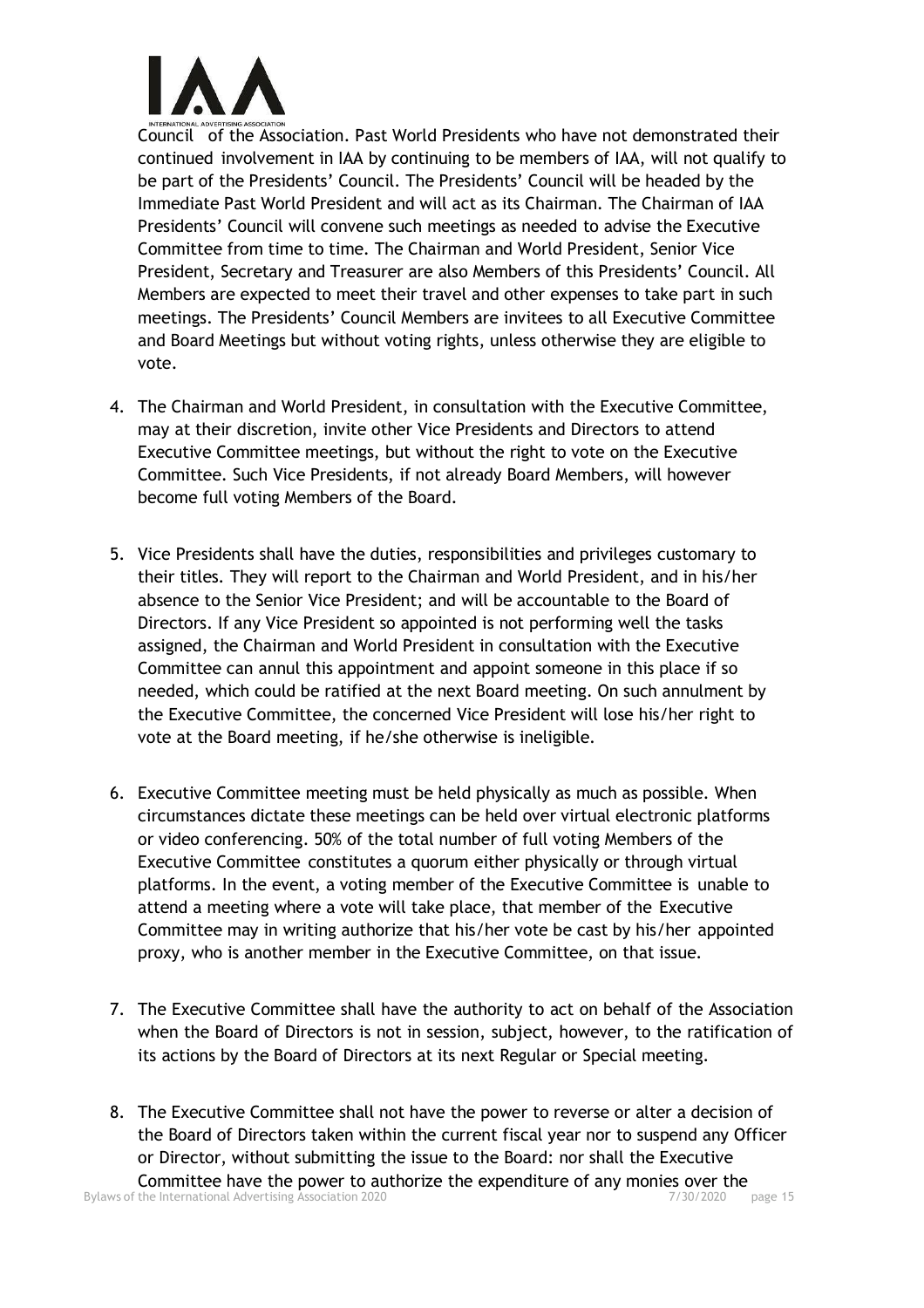

amount budgeted and approved for that category of expense, except as may be authorized from time to time by the Board of Directors.

# **ARTICLE 8 – ELECTIONS**

- 1. An Elections Committee shall be established as a standing committee of the Board. The Vice President Elections and Chairman of the Elections Committee, a Board member, not holding any elected office, shall be appointed by the Chairman and World President and confirmed by the Executive Committee at the Incoming Board Meeting every two years.
- 2. The term of the Elections Committee will commence with the incoming Board every two years. The Chairman of the Elections Committee and the Senior Vice President will propose other Members to the Committee, not holding any elected office, one from each of the IAA areas, who will be put to the Executive Committee for ratification.
- 3. The fundamental role of the Elections Committee is to provide up to three candidates from the current Board membership for the offices of Senior Vice President, Secretary and Treasurer.

The Vice-President Elections and Chairman of the Elections Committee will consult widely with the IAA leadership and membership. This, together with their representation on the Committee will ensure that the views of all the areas are taken as much as possible into consideration.

- 4. The Chairman of the Elections Committee will request from all Board Members nominations by a specified date for candidates for the office of Senior Vice President, Secretary and Treasurer. This deadline will be strictly enforced and nominations received after the deadline will be disqualified. Each Board member may only nominate one candidate for each of the above offices.
- 5.
- 5.1. The Chairman of the Elections Committee will consolidate the nominations and distribute to the Committee Members for deliberation and consultation.
- 5.2. Each candidate must receive at least 3 nominations to qualify for consideration by the Elections Committee for the officer of Senior Vice President, Secretary and Treasurer.
- 5.3. In addition each candidate must receive nominations from at least two of the IAA geographic regions.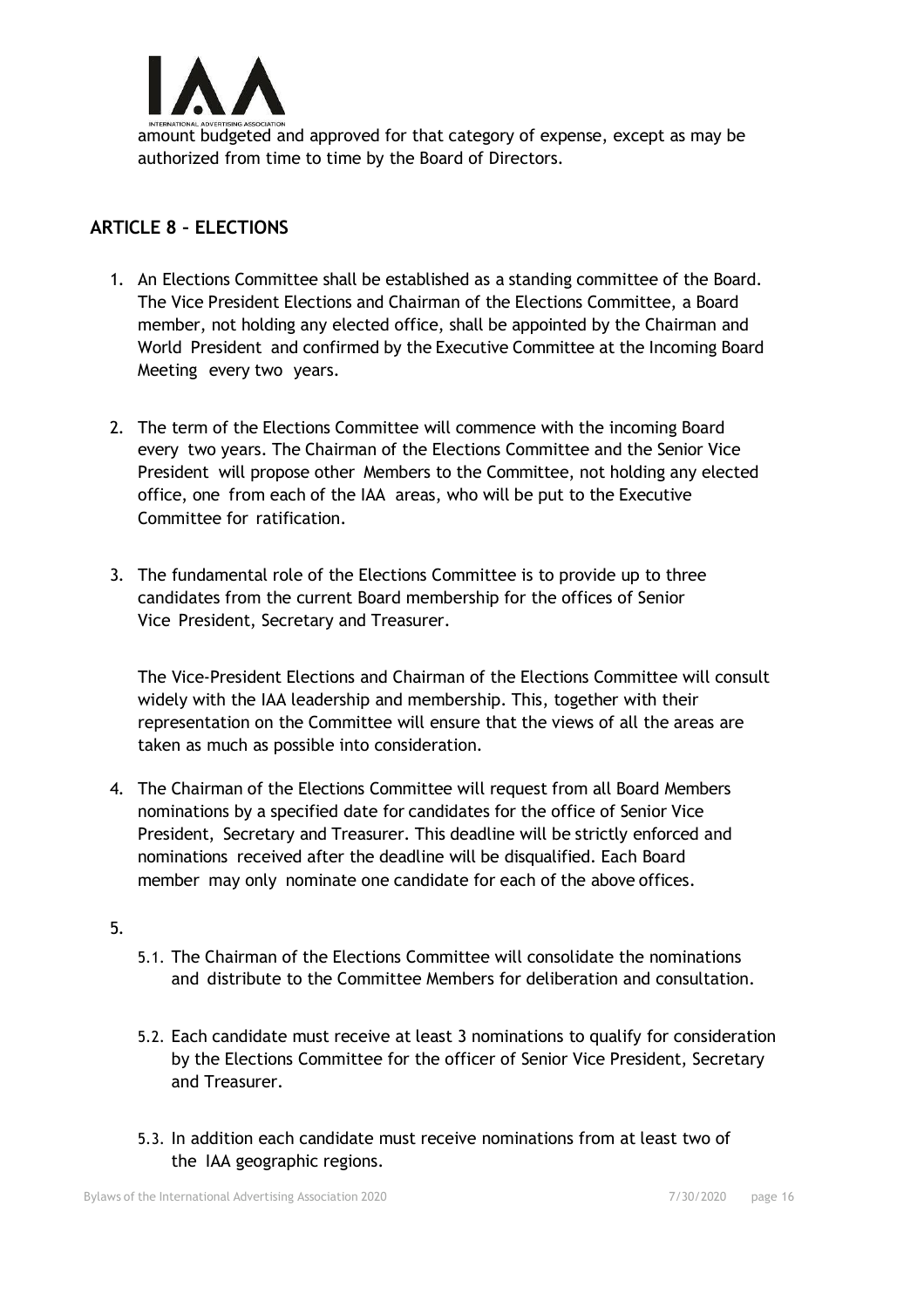

5.4. In the event that no nominee, for any of the above posts, meets either or both of the criteria as spelt out in 5.2 and 5.3 above, the Elections Committee will consult the IAA Executive Committee for its guidance and will modify these requirements, for that one year only, as per the decision of the IAA Executive Committee.

#### 6.

- 6.1. The mission of the Elections Committee is to use its best judgement in choosing the most qualified candidates for the three offices. The Elections Committee will support each candidate that it presents for the slate (up to 3 for each position) with a CV and rationale submitted to the Board prior to the elections. (The most references will not necessarily be the qualifying criteria).
- 6.2. Upon the receipt of qualified nominations and prior to the committee's deliberations, the Chairman of the Elections Committee will seek a 'no objection letter' from each of the shortlisted candidates so as to determine if the candidate is willing to stand for election. It will be clarified to each nominee that the 'no objection letter' is not a confirmation of a position on the slate.
- 6.3. The Elections Committee will support each candidate nominated (up to 3 for each position) with a CV and rationale submitted to the Board prior to the elections.
- 6.4. If the VP Elections or any member of the Elections Committee is a qualified nominee for any of the 3 offices to be elected, and if he/she has sent in a 'no objection letter', then he/she is to stand down from the Elections Committee and an alternative appointed by the Chairman and World President and confirmed by the Executive Committee.

#### 7.

- 7.1. The Elections Committee will collect, up to sixteen (16) weeks prior to the elections, candidacies for the positions of:
	- o Senior Vice President (Chairman and World President after two years)
	- o Secretary
	- o Treasurer

They will be elected/voted by the outgoing Board at its last meeting.

7.2. In order to give all Areas the chance to participate in the management of the IAA, motivating thus their participation in international affairs, the following measures apply henceforth: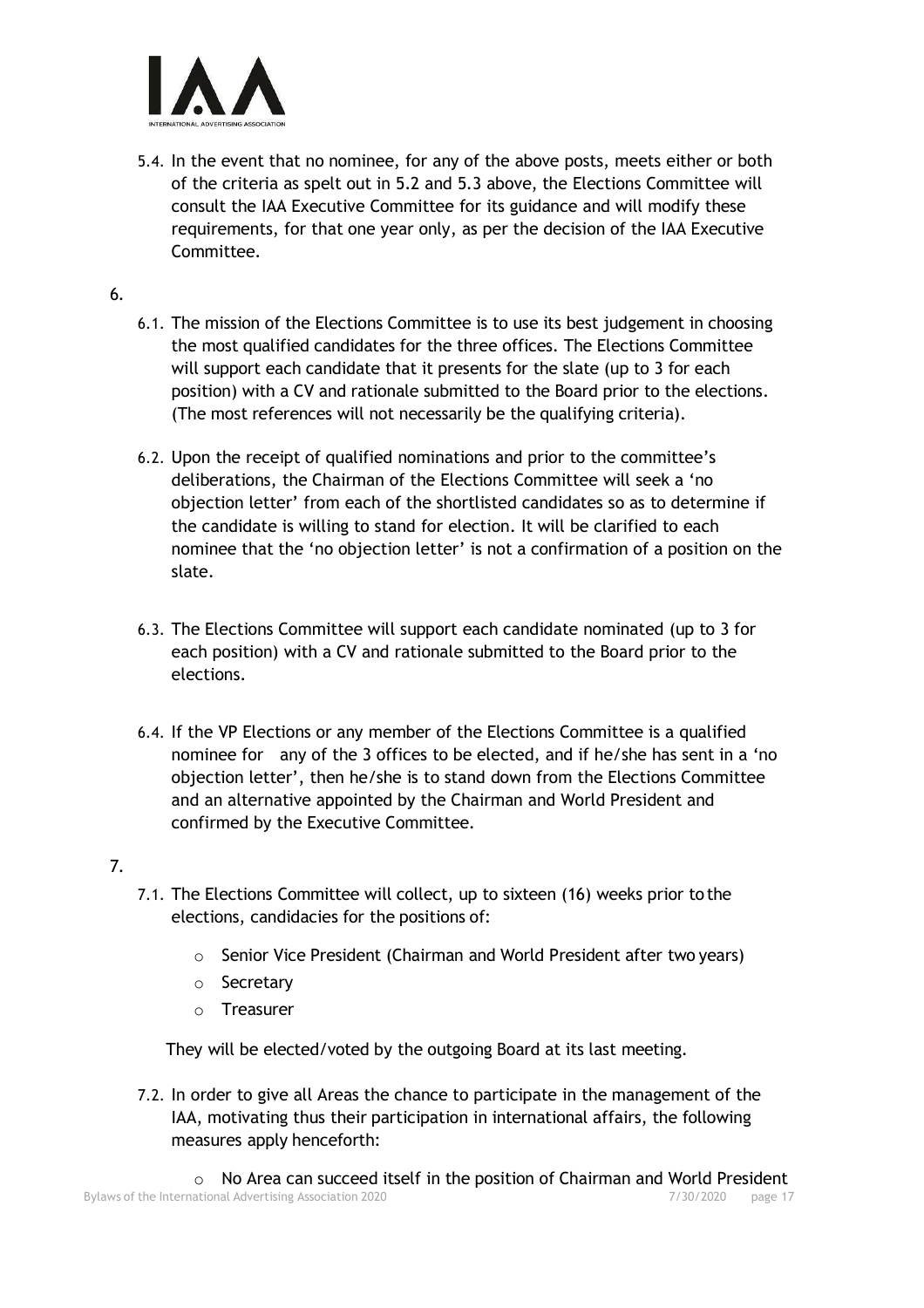

- $\circ$  The Chairman and World President and the Senior Vice President cannot hold office for more than one two-year term
- o With the exception of the positions of Chairman and World President and Senior Vice President, all the elected positions of Treasurer, Secretary, Vice Presidents/Area Directors and Vice President/Corporate Members have a term- limit of three successive two-year terms
- o All appointed positions of Vice Presidents have a term-limit of three successive two-year terms

Extensions of terms of any of the above are subject to approval of the Board.

- 7.3. The Elections Committee will vote up to twelve (12) weeks to the Elections and the Chairman will present a list of up to three qualified candidates within fourteen (14) days of the Committee vote for each of the positions to the Chairman and World President, Senior Vice President, Secretary, Treasurer and the Global Office.
- 7.4. Each Board Member will have received from the Global Office bio details of all qualified candidates, together with voting instructions and proxy forms, in advance of the Elections meeting. The Members present at the meeting in person or virtually or by proxy will vote for their candidates by secret ballot. When voting is completed, the counting will be carried out by the Chairman of the Elections Committee and its Members, in the presence of the World Secretary. When voting takes place virtually through e-platforms, sanctity of secret ballot will be maintained making use of technology available. Voting shall be decided by simple majority of the votes properly cast.
- 7.5. In the case where there are two or three candidates, the winner is the candidate obtaining a majority of the number of votes cast.
- 7.6. In case of a tie vote between the candidates, another round will be necessary after each candidate makes a personal presentation of five minutes on his/her program, in the absence of other candidates.
- 7.7. If there is still a tie, a High Committee of the outgoing Board will be formed out of the Chairman and World President, Senior Vice President, Secretary, Treasurer, the Vice President/Area Directors and the Vice President/Corporate Members. They will meet and vote, with no abstentions permitted. If one of the Members of this High Committee is also a candidate and is already in a tie, or is absent from the meeting, he/she will be replaced by a member of his/her Chapter and/or Area. The winner from those who are present is the candidate obtaining more than five of the votes. In the event of a tie once again, the Chairman and World President will make the deciding vote.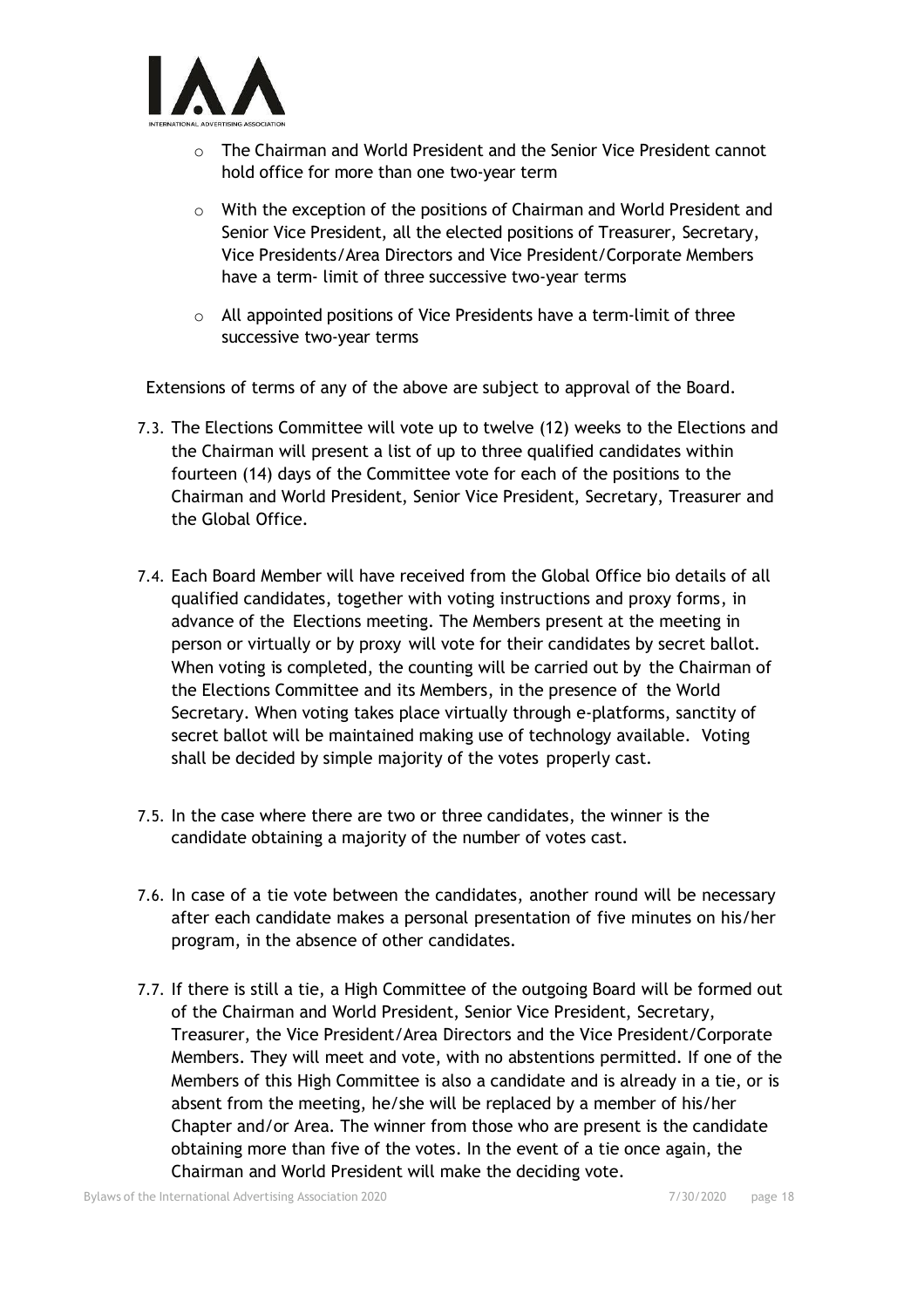

- 8.
- 8.1. The Vice President/Area Directors are elected by the Chapters of their own area. In even years, thirteen (13) weeks to the Elections, the Global Office announces to the Chairman of the Elections Committee and to each Vice President/Area Director the number of Chapters that are valid in the Area (15 or more Members in good standing.)

The voting power of each Chapter is:

- o Category A: 150+, 4 votes
- o Category B: 76 to 150, 3 votes
- o Category C: 31 to 75, 2 votes
- o Category D: 15 to 30, 1 vote
- o Category E "Start up", 5 to 14, no voting rights

This power can be exercised by the Chapter irrespective of the number of nominees that may have been formally brought in to the Board under Article 6.2**.**

- 8.2. Twelve (12) weeks prior to the Elections, the Chairman of the Elections Committee addresses a letter to all validated Chapter Presidents with copies to the Managing Director and Vice President/Area Directors, and asks the Chapter Presidents to nominate a candidate for the next Vice President/Area Director for their respective region with a time limit of two (2) weeks for submission of nominations. Upon receipt of nominations by the stipulated deadline, ten (10) weeks prior to the Elections, the Chairman of the Elections Committee sends the list of nominations so received to all Chapter Presidents for their region, with copies to the Managing Director and Vice President/Area Directors, asking for a vote by eight (8) weeks prior to the Elections date.
- 8.3. The Chapters cast their votes and send them to the Chairman of the Elections

Committee along with a copy to the Managing Director. The candidate with the largest number of votes per region is elected Vice President/Area Director for the region and the results are announced by the Chairman of the Elections Committee to the Board of Directors and Chapter Presidents, by mail, within a week of the elections.

8.4. In case there is a tie between two candidates, the winner will be the member with the greatest length of IAA membership. If a Vice President/Area Director resigns before the end of the mandate, there must be new elections.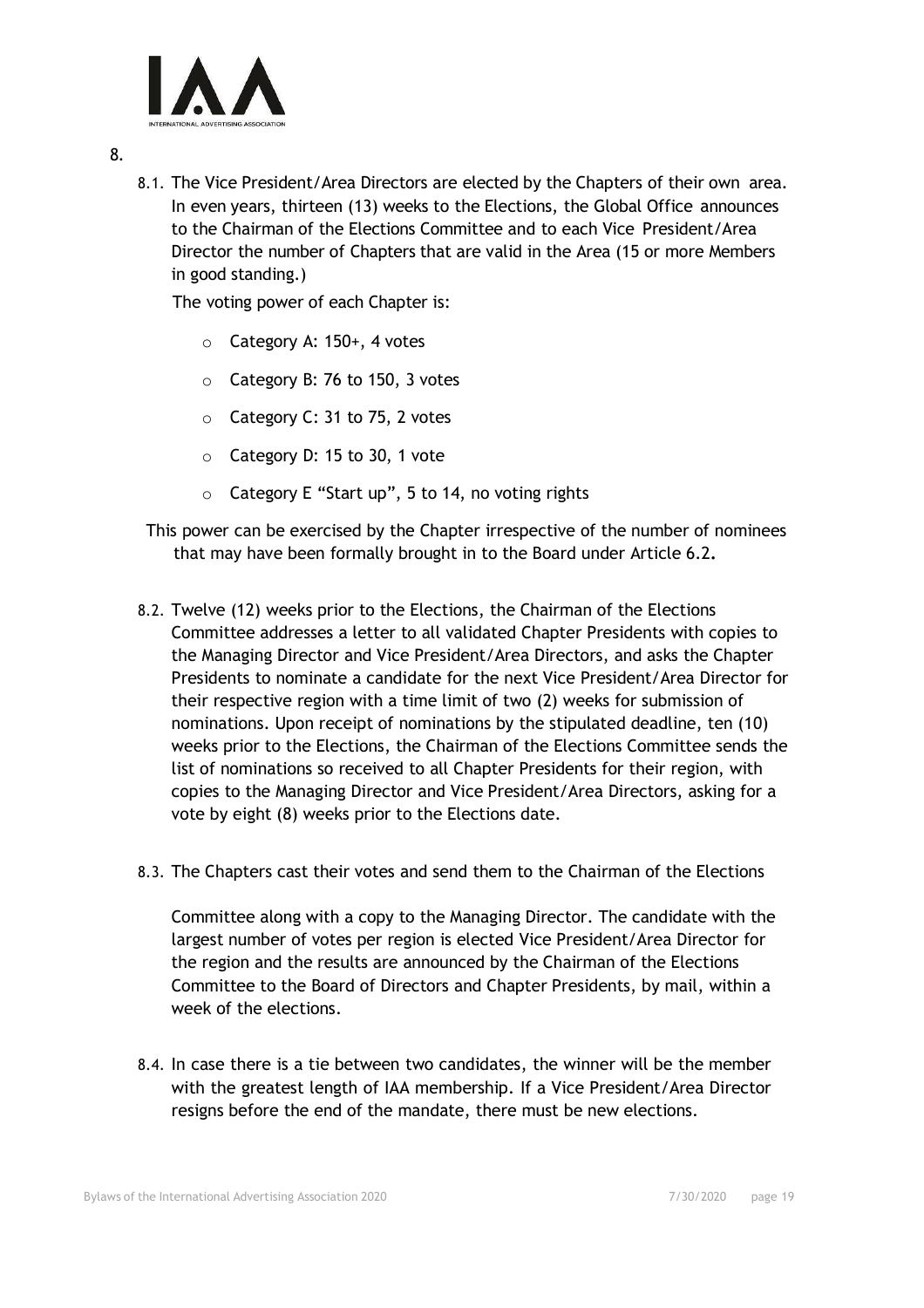

- 9.
- 9.1. The Vice President/Corporate Members is elected by all Corporate Members in good standing (Article 6.2).
- 9.2. In even years, sixteen (16) weeks to the Elections, the Global Office, having checked the number of fully paid Global, Regional and National Corporate members, establishes the Corporate Members valid to vote. It sends this list to the Chairman of the Elections Committee, the current Corporate Member Board Representatives and to the Chairman and World President, Senior Vice President, Secretary and Treasurer.
- 9.3. The voting power of each Corporate Member is:
	- o Global Compass Members: 2 votes each
	- $\circ$  Global Corporate, Regional Corporate and National Corporate: 1 vote each

This power can be exercised by the Corporate Member irrespective of the number of nominees that may have been formally brought in to the Board under Articles 4.4 and 6.2.

- 9.4. Fourteen (14) weeks prior to the Elections, the Chairman of the Elections Committee and the Executive Committee, with the assistance of the Managing Director, will solicit nominations from Corporate Members' Board Representatives for the election of Vice President/Corporate Members.
- 9.5. The process of election of the Vice President/Corporate Members will be under the responsibility of the Chairman of the Elections Committee with the assistance of the Managing Director. The Vice President/Corporate Members must be elected by eight (8) weeks prior to the date of the Elections.

The result of the election of Vice President/Corporate Members is announced by the Chairman & World President to the Board of Directors and the Corporate Members, by mail, within a week of the completion of this process.

In case there is a tie between two candidates, the winner will be the Corporate Member with the greatest length of IAA membership. If the Vice President/Corporate Members resigns before the end of the mandate, there must be new elections.

10. Appointments to additional Vice-President positions will be made by the in-coming Chairman and World President, in consultation with the Executive Committee, and they will be put to the in-coming Board of Directors for their confirmation. Once approved by the Board, appointed Vice Presidents shall serve on the Executive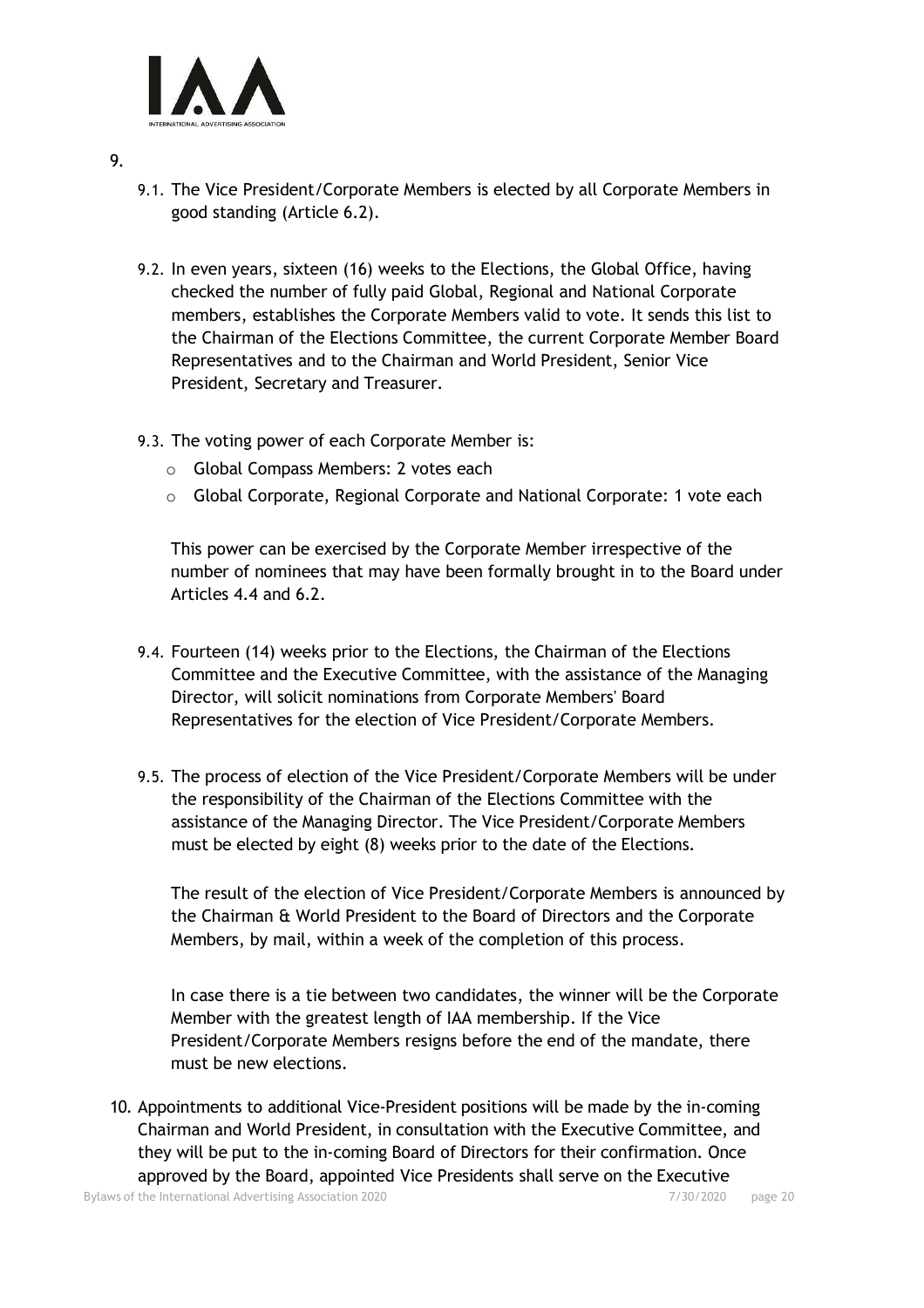

Committee as non-voting Members. However, they will serve on the Board of Directors as voting Members.

- 11. The election of the three Officers, for the positions of Senior Vice President, Secretary and Treasurer, shall take place by secret ballot at the final meeting of the outgoing Board.
- 12. Upon verification of each voting card, votes will be cast in the ballot box provided. When voting is completed, the ballot box shall be removed for the counting, which will be carried out by the Chairman of the Elections Committee and its five Members in the presence of the World Secretary. Voting shall be decided by simple majority of the votes properly cast.
- 13. Elected Officers may serve up to three two-year successive terms. Any extension is subject to Board Approval. However, the Chairman and World President shall not serve more than one term. All appointed Vice Presidents may serve up to three successive two-year terms in the same position and in any case no more than five two-year terms. They shall all serve without compensation.
- 14. Directors shall be elected or appointed for two-year terms, and may serve successive terms. They shall serve without compensation as Directors, with the exception of the IAA Managing Director.
- 15. The Board of Directors, or the Executive Committee when the Board is not sitting, shall have the power to fill any vacancy in the ranks of Officers and Directors. Any Officer or Director so appointed, shall serve until the regular election or appointment of his/her successor.

# **ARTICLE 9 – DUTIES OF EXECUTIVE STAFF**

- 1. Appointed and remunerated executive staff shall serve at the discretion of the Executive Committee
- 2. The IAA staff shall have the duties, responsibilities and privileges customary to their titles and as determined by the Managing Director in consultation with the Chairman and World President. These duties may be reviewed from time to time by the Executive Committee.
- 3. The Managing Director, appointed by the Executive Committee and confirmed by the Board of Directors, shall be responsible for the work and administration of the Global Office.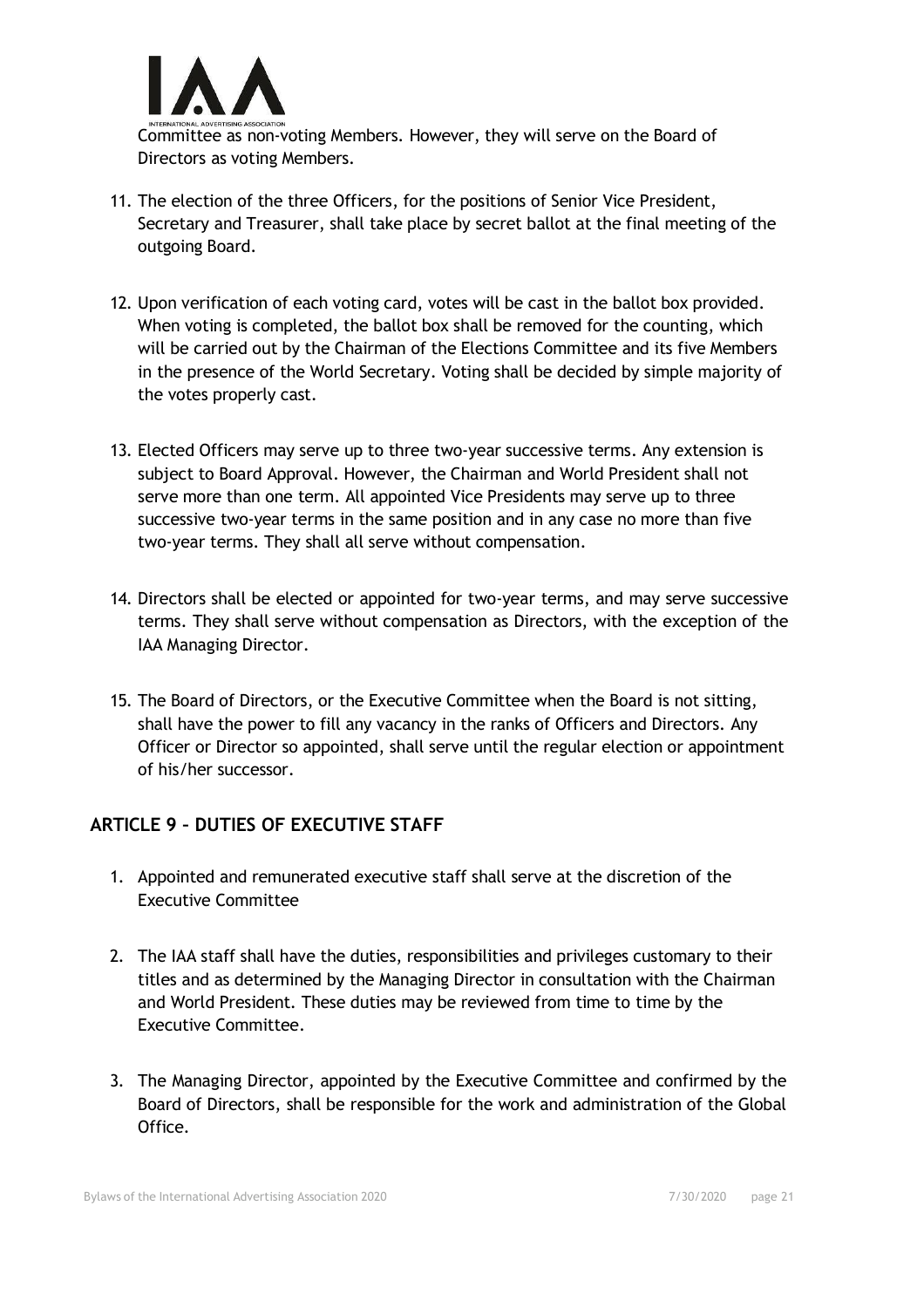

- 4. The Managing Director will report to the Chairman and World President and in his/her absence to the Senior Vice President. He/She will be accountable to the Board of Directors and the Executive Committee. The Chairman and World President, in consultation with the Senior Vice President, will determine the Managing Director's tasks and responsibilities, and will set the goals to be achieved during the term.
- 5. The salaries and terms of employment of staff executives of the Global Office shall be determined by the Executive Committee, or by the Board of Directors on any aspects beyond the Executive Committee's authority.

#### **ARTICLE 10 – AMENDMENTS**

1. The Certificate of Incorporation or these By-laws may be amended at any Regular or Special meeting of the Board of Directors, by the affirmative vote of a minimum of one half of the Directors, either in person or by proxy as described in Article 6, Clauses 22/23 above.

#### **ARTICLE 11 – INDEMNIFICATION**

1**.** Each Director and Officer of the Association, including any paid Officers, shall be indemnified by the Corporation against all judgments, costs and expenses reasonably incurred by or imposed upon him/her, in connection with any actions or proceeding to which he/she may be made a party by reason of his/her being or having been a Director or Officer of the Association, unless it be adjudged by the Board of Directors that he/she was derelict in the performance of his/her duties as such Director or Officer, either paid or serving without compensation.